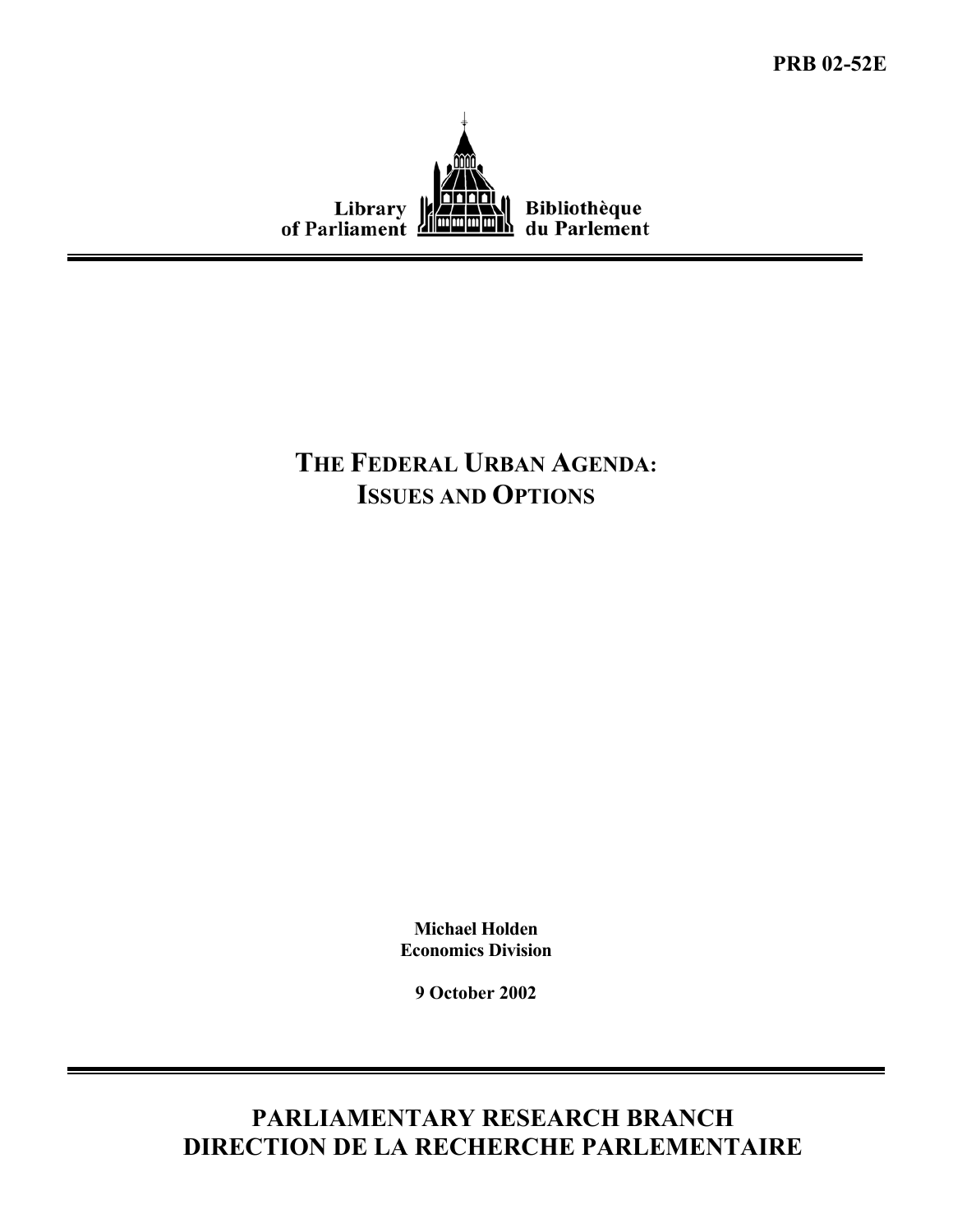**The Parliamentary Research Branch of the Library of Parliament works exclusively for Parliament, conducting research and providing information for Committees and Members of the Senate and the House of Commons. This service is extended without partisan bias in such forms as Reports, Background Papers and Issue Reviews. Analysts in the Branch are also available for personal consultation in their respective fields of expertise.** 

> **CE DOCUMENT EST AUSSI PUBLIÉ EN FRANÇAIS**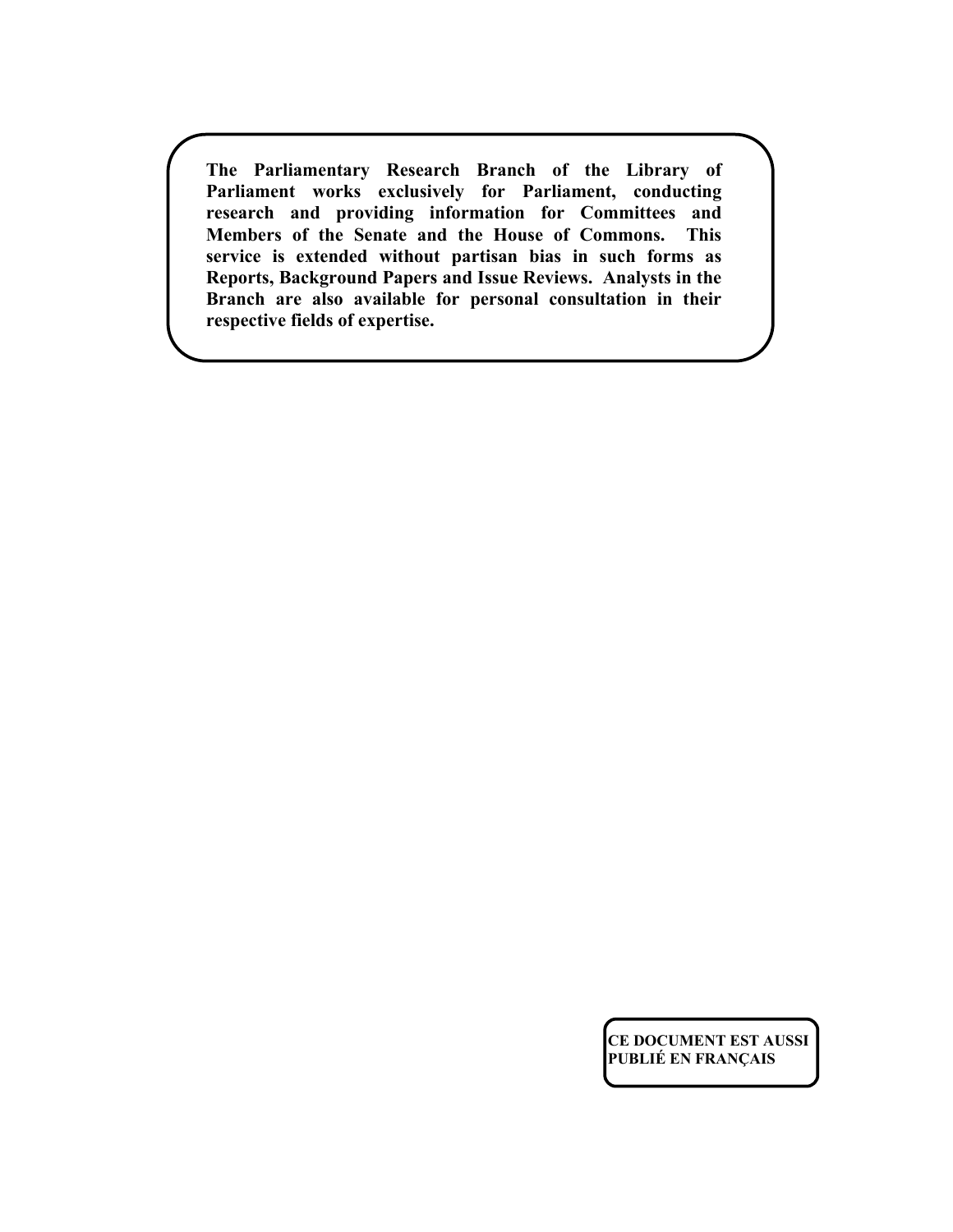# **TABLE OF CONTENTS**

# Page

|       | 1                                |
|-------|----------------------------------|
|       | 3                                |
|       | 3<br>5                           |
|       | $\overline{7}$                   |
|       | $\overline{7}$                   |
| a.    | 9<br>10<br>12<br>12<br>13<br>15  |
|       | 16                               |
|       | 17                               |
| $a -$ | 18<br>19<br>20<br>21<br>21<br>22 |
|       | 23                               |
|       | 25                               |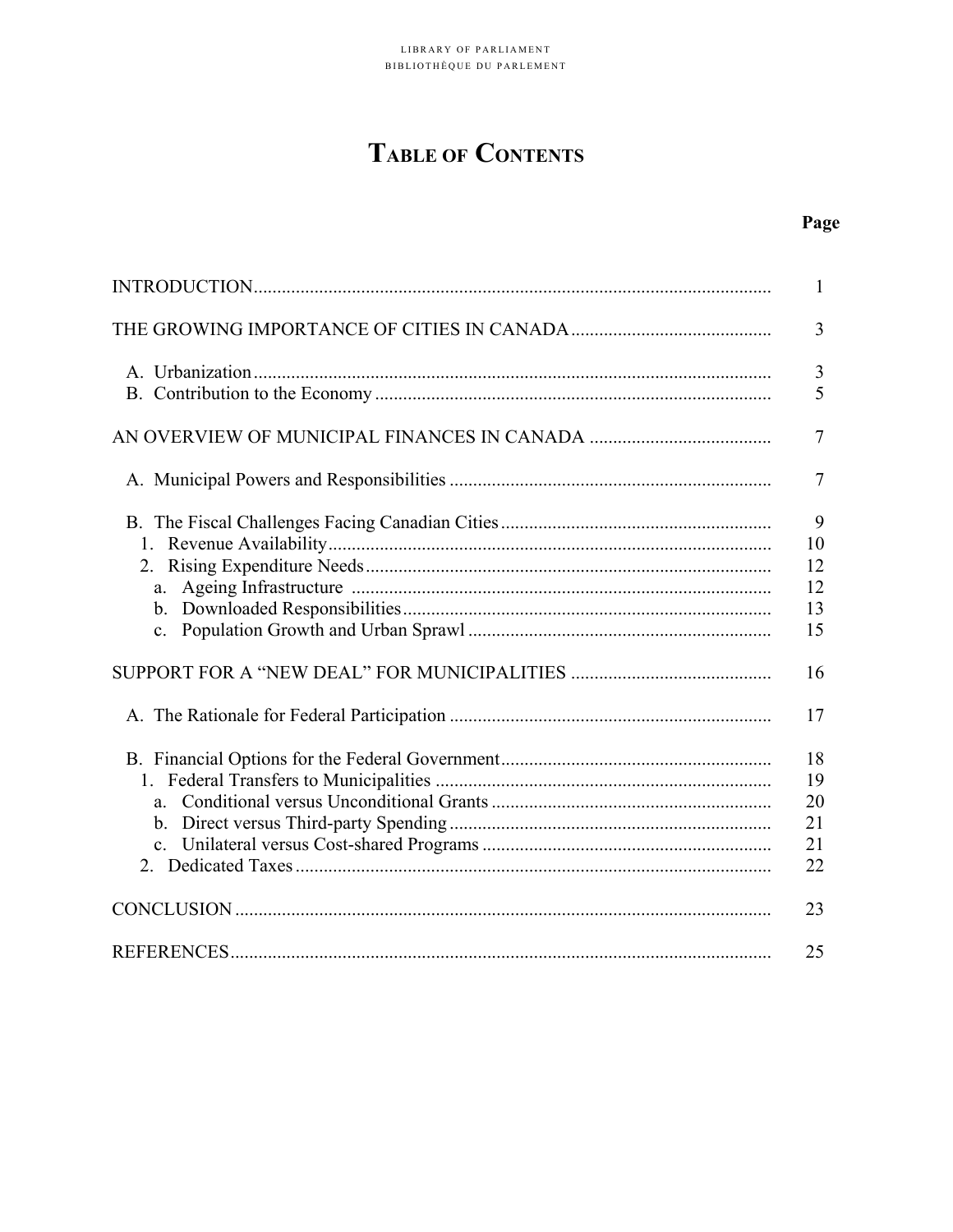

# LIBRARY OF PARLIAMENT **BIBLIOTHÈQUE DU PARLEMENT**

# **THE FEDERAL URBAN AGENDA: ISSUES AND OPTIONS**

# **Highlights**

- A growing body of research in Canada points to the fact that although cities are critical to Canada's long-term economic prosperity and social welfare, there is a widening gap between municipal revenues and expenditure needs.
- This fiscal gap is the result of a combination of factors. After growing in lock-step with federal and provincial revenues in the 1980s, municipal government revenue growth slowed dramatically in the 1990s, particularly in the latter half of the decade. This was due in part to weak growth in the property tax base and also to a considerable reduction in transfer payments from the provincial and federal governments in the latter half of the 1990s.
- At the same time, municipalities faced considerable pressures on the expenditure side. Slow revenue growth led municipalities to defer infrastructure maintenance and upgrades, creating a backlog of necessary repairs. Other cost pressures included new responsibilities transferred from the provincial governments, and the effects of population growth and urban sprawl.
- The federal government has expressed its intention to assist municipalities. Most recently, the 2002 Speech from the Throne identified a new urban strategy as a key area of future policy development.
- However, the provinces may have the most important role to play in any new investment in Canada's cities. Municipalities fall under exclusive provincial jurisdiction. Provincial governments determine the boundaries, responsibilities and financial resources of municipal governments.
- Accordingly, any new federal urban strategy may be limited in scope. The federal government is prevented from granting new taxation, legislative or administrative powers to municipalities, short of a Constitutional amendment. Its choices are limited to the provision of financing through different types of grants and/or through dedicated taxes.
- Grants may be conditional or unconditional; paid directly or at arm's length through a third party; and/or made independently or as part of a cost-sharing arrangement with the provincial and municipal governments. The efficacy of each of these types of grants, as well as the dedicated tax option, depends on the federal policy objective.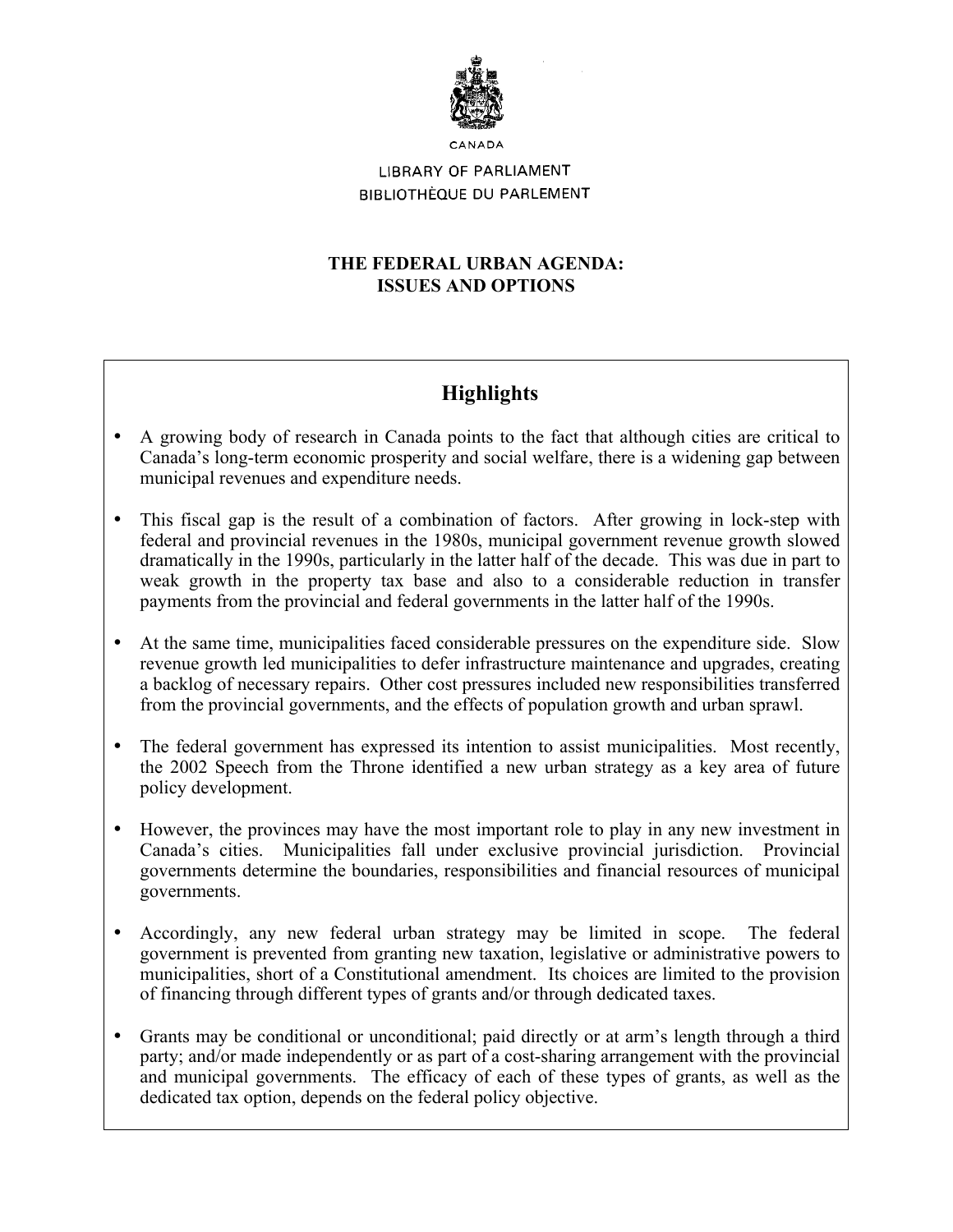

# LIBRARY OF PARLIAMENT **BIBLIOTHÈQUE DU PARLEMENT**

# **THE FEDERAL URBAN AGENDA: ISSUES AND OPTIONS**

# **INTRODUCTION**

The plight of Canada's major urban centres has emerged as a focal point of national policy debate. A number of recent studies and reports have pointed to a growing gap between available municipal revenues and expenditure needs. Given the growing recognition of the importance of cities to Canada's economic prosperity and social welfare, this has raised questions about whether municipalities have sufficient resources to sustain their position as attractive locations for investment, job creation and other engines of economic growth.

These studies and reports have stressed the need to re-examine the relationship between municipalities and the federal and provincial governments. They highlight, in particular, the present imbalance in municipal governance: the powers and responsibilities of local governments are not proportional to the economic and political significance of cities.

Proposed solutions to this imbalance are numerous, ranging from minor reforms of municipal statutes to a Constitutional amendment granting formal recognition of municipalities as a third order of government in Canada. Most common, however, are calls for the federal and provincial governments to increase their financial support to municipalities. This support can be direct, through increasing the value of grants and transfers to municipalities; or indirect, by providing municipalities with greater flexibility to meet their own financial needs.

Not everyone agrees, however, that there is a pressing need for reinvestment in Canada's cities. While most acknowledge the possibility that some municipalities may face urgent revenue shortfalls, they maintain that there has been little solid research on the subject and that statistical information on issues such as municipal infrastructure needs is unreliable at best.<sup>[\(1\)](#page-4-0)</sup>

<span id="page-4-0"></span><sup>1</sup> (1) Y. Poisson, *Public Infrastructure in Canada: Status, Priorities and Planning*, Background report based on a series of interviews with governments, associations, investors and others, Public Policy Forum, March 2002, p. 12.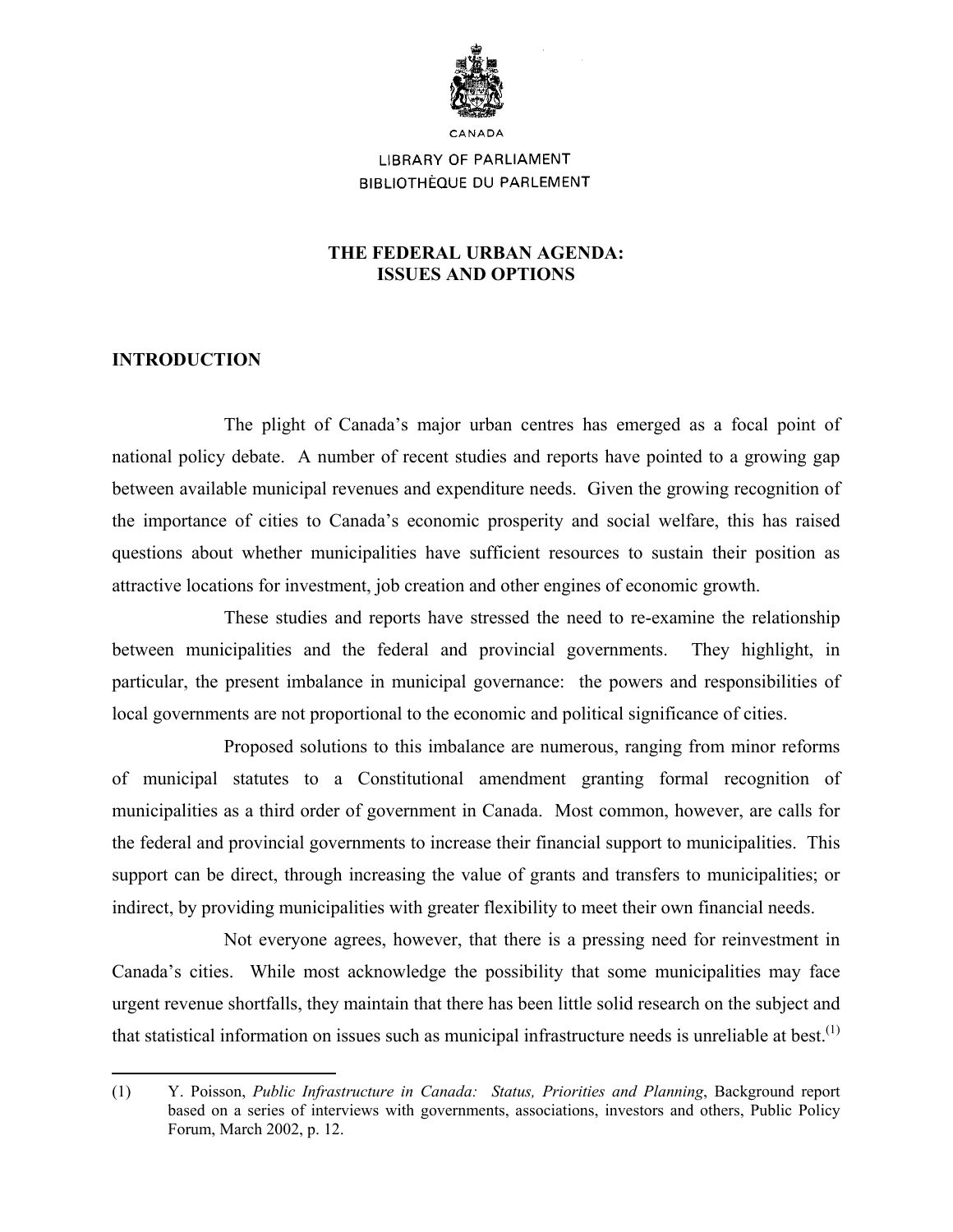Furthermore, critics insist that any shortfall in municipal finances should be addressed through municipal reforms, through the reallocation of existing funds, or by municipalities' respective provincial governments.

Nevertheless, the federal government has embraced the cause of Canada's urban centres as one of the components of its policy agenda. Recent budgets have invested billions of dollars in municipal infrastructure projects. The Prime Minister's Caucus Task Force on Urban Issues, created in May 2001, published in November 2002 its final report, *Canada's Urban Strategy: A Blueprint for Action*, highlighting the issues facing Canadian cities and recommending a plan of action for a national urban strategy. In addition, the 2002 Speech from the Throne identified a new urban strategy as one of the cornerstones of the government's ongoing public policy agenda.

The view that there is a federal role to play in urban investment is by no means universal, however. Some have denounced the federal plans as an intrusion into provincial jurisdiction, arguing that municipalities are a constitutionally mandated responsibility of the provincial governments. Furthermore, provincial governments have historically been very protective of their jurisdictions and likely would not welcome what would be perceived as federal interference. $(2)$ 

This paper examines the debate over the need to invest in Canada's cities and the federal decision to play an active role in this investment. It provides an overview of the broad trends responsible for urban issues emerging at the forefront of national policy debate. As well, it explores the financial options available to the federal government in pursuit of its urban strategy.

One of the primary factors contributing to the current focus on urban issues, as revealed by the most recent census results, is the growing importance of cities to the economic and political makeup of Canada. Canada is one of the most urban countries in the developed world and its largest cities are the engines for national economic growth. In an increasingly competitive environment, it is widely believed that Canada's cities must be well equipped to compete with other cities worldwide and to attract investment and economic opportunity to Canada. The growing significance of Canada's cities is discussed in section two of this paper.

<span id="page-5-0"></span><sup>(2)</sup> E. Tolley and W. Young, *Municipalities, the Constitution, and the Canadian Federal System*, Background Paper BP-276E, Parliamentary Research Branch, Library of Parliament, Ottawa, October 1991, updated February 2001, p. 5.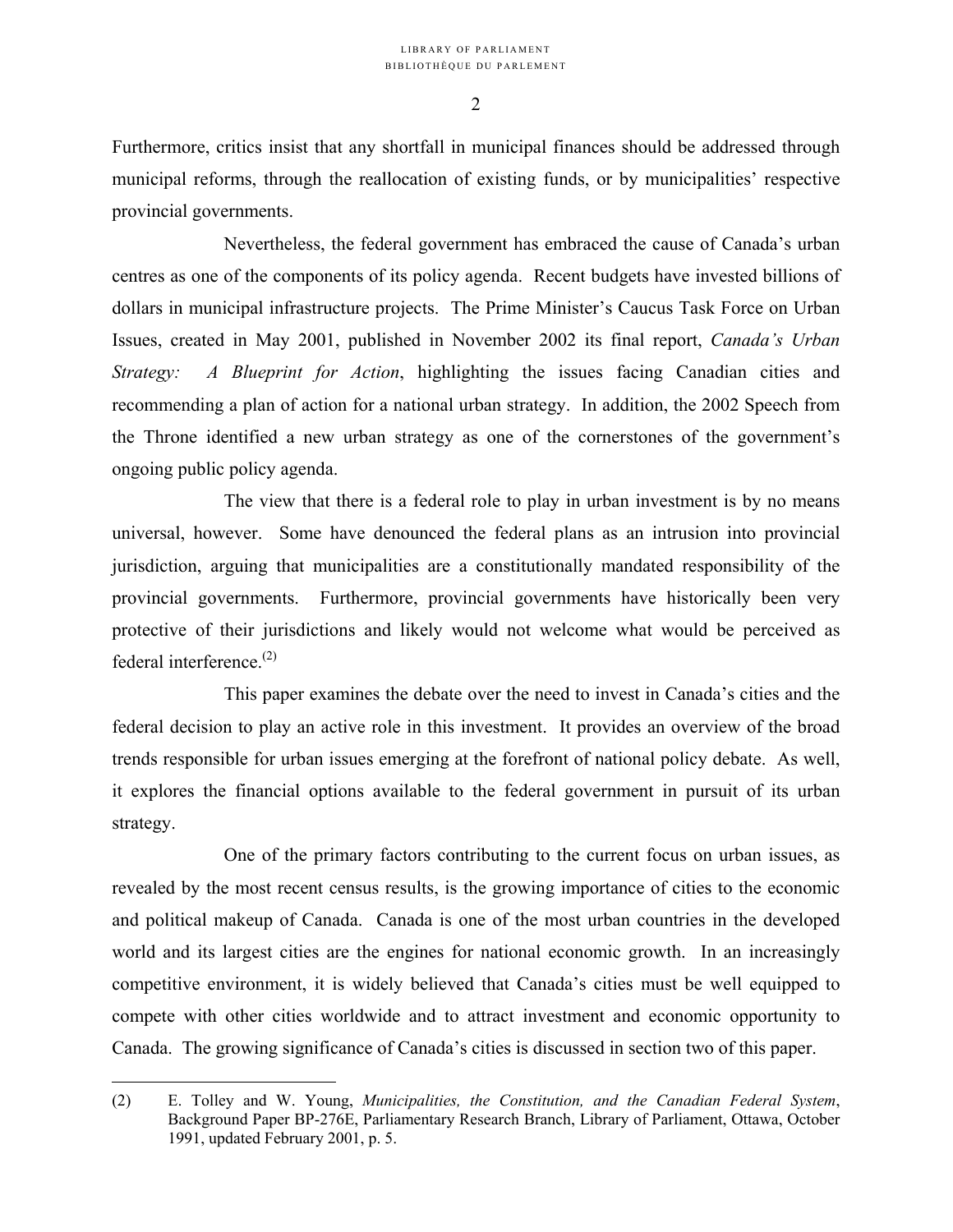The second and more immediate factor motivating the debate over renewed municipal investment is the growing financial pressure facing major urban centres. The third section of this paper reviews the powers and responsibilities of local governments, as well as their major revenue sources and expenditure obligations. It also provides an overview of the current fiscal challenges facing Canada's cities, challenges upon which is based the rationale for a new federal urban strategy. These include the relatively slow growth in municipal government revenues in recent years, as well as the increase in municipal responsibilities and cost pressures.

The fourth section of this paper examines the options available to the federal government in financing its urban strategy and offers an overview of some of the merits and drawbacks of these options. As a precursor to this discussion, issues of federal-provincial jurisdiction are also reviewed. It is noted that the federal government's role in any urban strategy is limited by provincial legislation, which determines the powers, responsibilities and even existence of Canada's cities.

# **THE GROWING IMPORTANCE OF CITIES IN CANADA**

## **A. Urbanization**

1

Canada has witnessed a remarkable period of urbanization over the past century. In the late 1800s, the national population was primarily rural: fewer than one in five Canadians lived in urban areas in 1871. Since that time, however, Canadians have flocked to the cities. In 1951, 57% of Canadians were urban-dwellers. By 2001, nearly four-fifths of the total population lived in one of Canada's urban areas. $^{(3)}$  $^{(3)}$  $^{(3)}$ 

Leading the way have been Canada's largest urban centres – its Census Metropolitan Areas (CMAs). According to Statistics Canada, a CMA is an urban area with a population of at least 100,000 people that also serves as an economically and socially integrated core for surrounding urban and rural areas. Twenty-seven cities in Canada are considered to be CMAs, with Kingston, Ontario, and Abbotsford, British Columbia, newly added to the list as a result of the 2001 Census.

<span id="page-6-0"></span><sup>(3)</sup> An urban area, or census agglomeration, has a population of at least 10,000 people in or surrounding an urban core.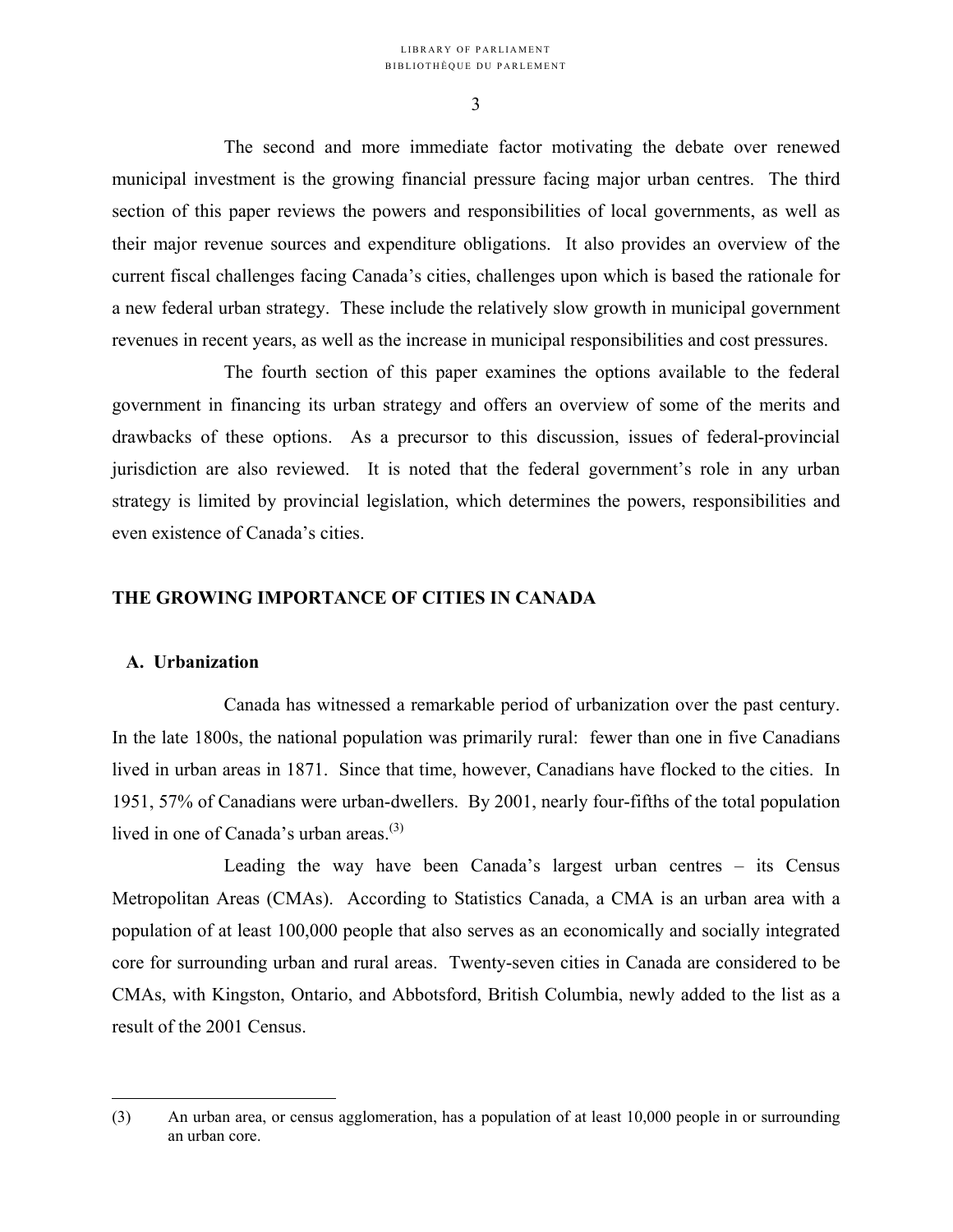#### LIBRARY OF PARLIAMENT BIBLIOTHÈQUE DU PARLEMENT

#### 4

Over 20 million Canadians lived in a CMA city in 2001, accounting for 63% of the national population.<sup>[\(4\)](#page-7-0)</sup> This proportion has been rising slowly but steadily in recent years, climbing from  $60.5\%$  in the mid-1980s, and is expected to continue to grow into the future.<sup>([5\)](#page-7-1)</sup>

| Table 1 - Canada's Major Urban Centres, 1991 and 2001 |                          |        |           |                                    |       |  |
|-------------------------------------------------------|--------------------------|--------|-----------|------------------------------------|-------|--|
|                                                       | <b>Population (000s)</b> |        | % growth  | % of Canadian<br><b>Population</b> |       |  |
|                                                       | 1991                     | 2001   | 1991-2001 | 1991                               | 2001  |  |
| Toronto                                               | 4,029                    | 4,881  | 21.2      | 14.4                               | 15.7  |  |
| Montréal                                              | 3,291                    | 3,512  | 6.7       | 11.7                               | 11.3  |  |
| Vancouver                                             | 1,647                    | 2,079  | 26.2      | 5.9                                | 6.7   |  |
| Ottawa-Hull                                           | 972                      | 1,107  | 13.9      | 3.5                                | 3.6   |  |
| Calgary                                               | 766                      | 972    | 26.8      | 2.7                                | 3.1   |  |
| Edmonton                                              | 854                      | 957    | 12.0      | 3.0                                | 3.1   |  |
| Quebec                                                | 661                      | 693    | 4.9       | 2.4                                | 2.2   |  |
| Winnipeg                                              | 671                      | 685    | 2.0       | 2.4                                | 2.2   |  |
| Hamilton                                              | 619                      | 681    | 10.0      | 2.2                                | 2.2   |  |
| Kitchener                                             | 368                      | 432    | 17.2      | 1.3                                | 1.4   |  |
| Sub-total                                             | 13,878                   | 15,997 | 15.3      | 49.5                               | 51.5  |  |
| <b>Other CMAs</b>                                     | 4,335                    | 3,586  | $-17.3$   | 15.5                               | 11.5  |  |
| <b>Rest of Canada</b>                                 | 9,818                    | 11,499 | 17.1      | 35.0                               | 37.0  |  |
| <b>Canada Total</b>                                   | 28,031                   | 31,082 | 10.9      | 100.0                              | 100.0 |  |

Source: Author's tabulation using Statistics Canada data.

<u>.</u>

Canada's urban population is dominated by a few large cities. The country's six largest cities – Toronto, Montréal, Vancouver, Ottawa-Hull, Calgary and Edmonton – were home to 13.5 million people in 2001, accounting for over 43% of the population nationwide. The population of Toronto alone exceeds that of any province in western Canada, while the population of Edmonton is greater than that of any of the Atlantic provinces.

<span id="page-7-0"></span><sup>(4)</sup> These figures do not include Kingston or Abbotsford. Because those two cities are recent additions to the list of CMAs, they are not yet included in most available Statistics Canada data.

<span id="page-7-1"></span><sup>(5)</sup> Statistics Canada's population projections estimate that CMA cities will account for about 64% of the population by 2005.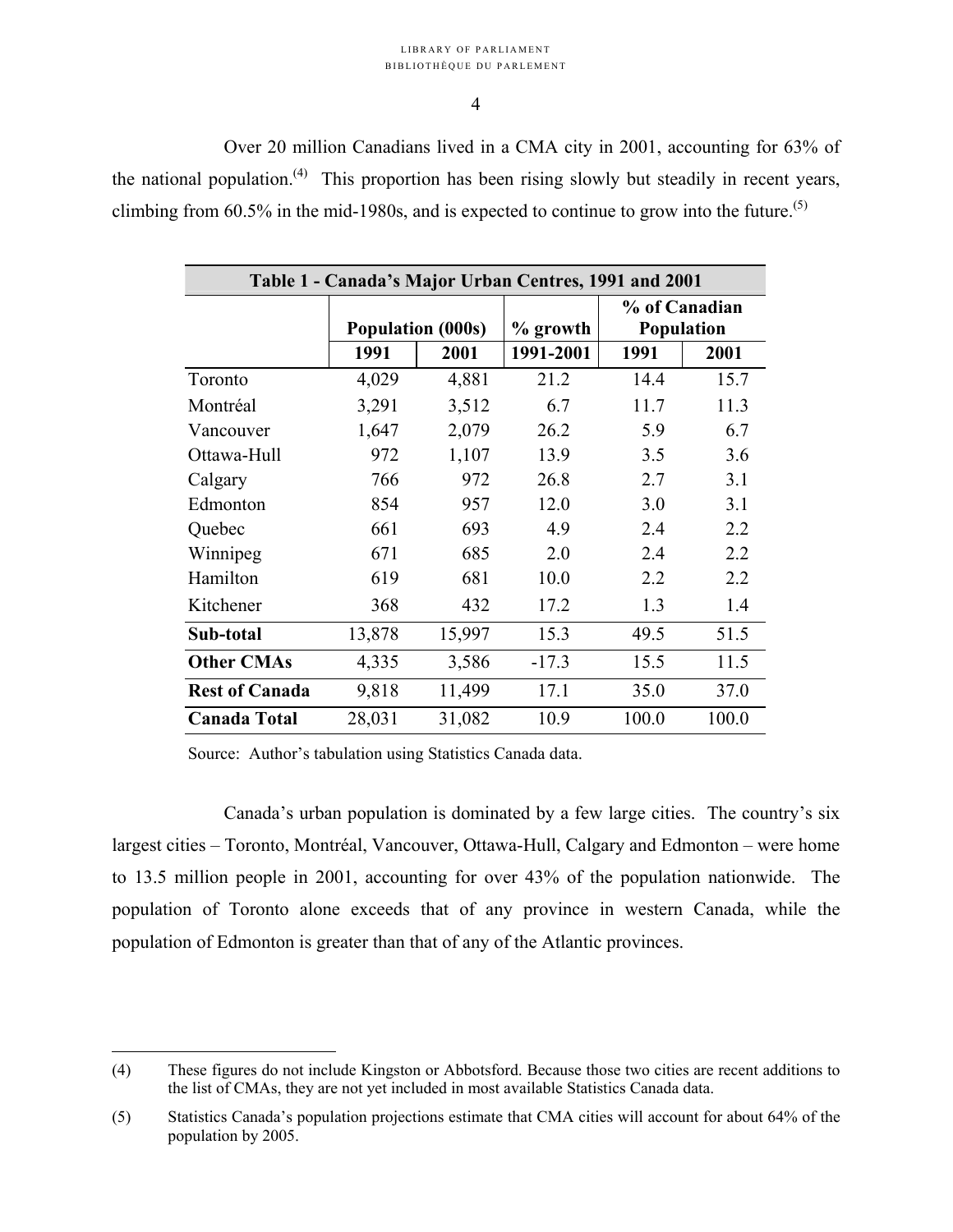These same six cities are also responsible for much of Canada's population growth in recent years. The national population growth rate averaged 0.9% per year over the 1996-2001 period. However, for the six largest cities, the population grew by an average of 1.6% per year over that same period. In fact, together those cities accounted for nearly three-quarters of total national population growth from 1996 to 2001.

# **B. Contribution to the Economy**

The growth in the urban share of Canada's population is closely linked to the evolution of the Canadian economy. When Canada's economy was primarily resource-based, the population was necessarily dispersed, dependent on the location of natural resources. As manufacturing industries increased in importance, however, the significance of cities also grew. Attracted to the larger labour pool, industries generally chose to locate in urban areas. This, in turn, attracted prospective labourers from rural areas to migrate to the city.

This trend was further reinforced by the shift towards a service-based economy. Agriculture, resource-based production and other manufacturing activity have all fallen in importance relative to the service sector in recent years. Knowledge-intensive services – such as those in the professional, scientific and technical services industries – depend on dense, localized markets with an educated workforce. At the same time, other industries – such as personal services, retail sales and wholesaling – thrive within a dense population base. In both cases, economic opportunities are created in metropolitan centres, promoting migration from rural areas to urban centres.<sup>([6\)](#page-8-0)</sup>

As a result of this economic evolution, cities have become the backbone of the Canadian economy. The six largest cities were responsible for just under 48% of Canada's total economic output in 2001. In most provinces, the leading urban areas dominate provincial output. Winnipeg made up nearly two-thirds of Manitoba's GDP in 2001, while Edmonton and Calgary together made a similar contribution to the Alberta economy. Montréal was responsible for 59% of Quebec's annual output in 2001, while Toronto produced 54% of Ontario's GDP that  $year<sup>(7)</sup>$  $year<sup>(7)</sup>$  $year<sup>(7)</sup>$ 

<span id="page-8-0"></span><sup>(6)</sup> N. Bradford, *Why Cities Matter: Policy Research Perspectives for Canada*, Canadian Policy Research Network discussion paper, no. F-23, Ottawa, June 2002, pp. 4-5.

<span id="page-8-1"></span><sup>(7)</sup> Based on data from Statistics Canada and the Conference Board of Canada.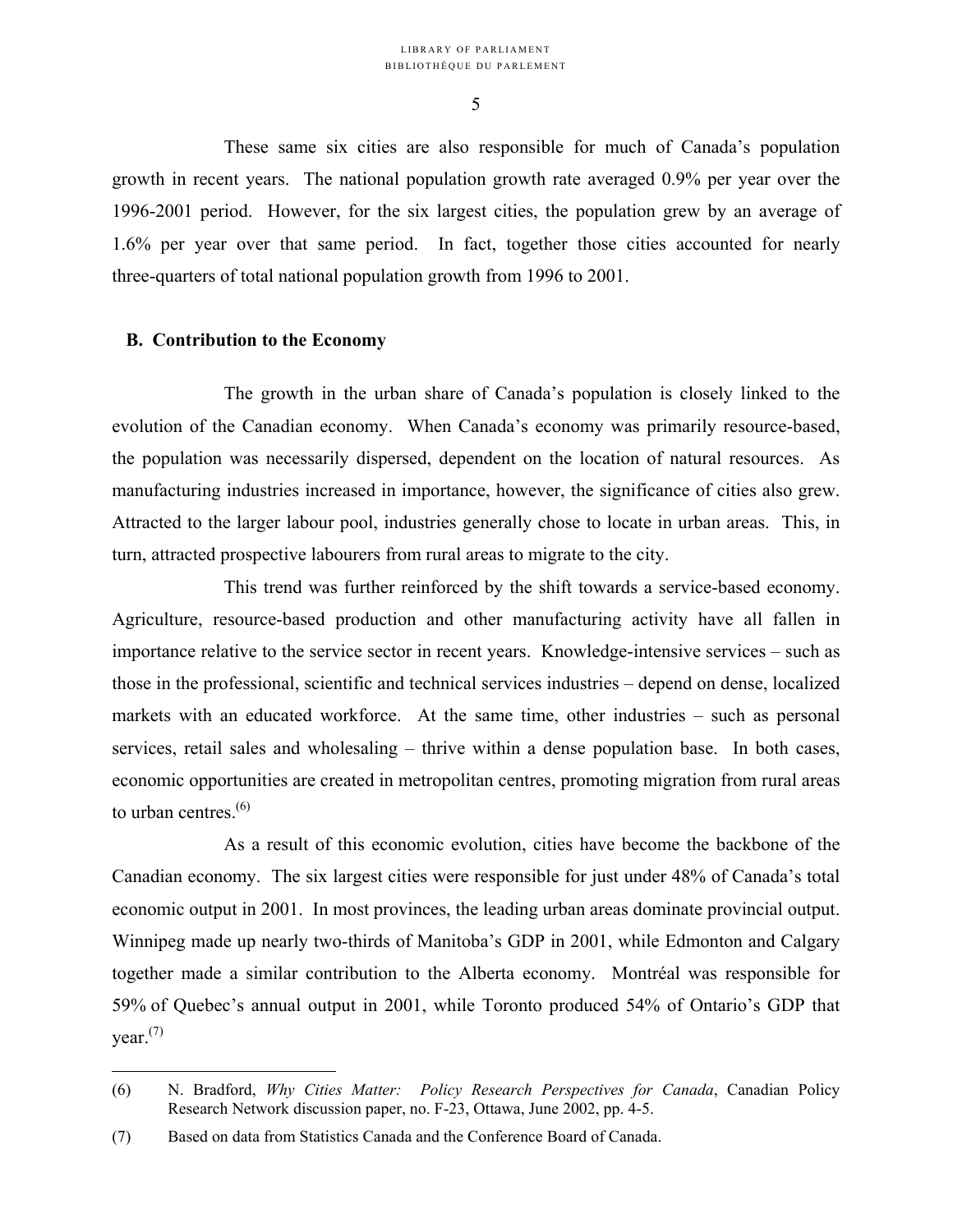| Table 2 - Gross Domestic Product by Major City, 1991-2001 |                          |         |            |                     |       |  |
|-----------------------------------------------------------|--------------------------|---------|------------|---------------------|-------|--|
|                                                           | GDP (millions of \$1997) |         | $%$ growth | % of Canadian Total |       |  |
|                                                           | 1991                     | 2001    | 1991-2001  | 1991                | 2001  |  |
| Toronto                                                   | 120,085                  | 176,915 | 47.3       | 17.2                | 18.8  |  |
| Montréal                                                  | 78,036                   | 98,541  | 26.3       | 11.2                | 10.5  |  |
| Vancouver                                                 | 45,346                   | 61,123  | 34.8       | 6.5                 | 6.5   |  |
| Calgary                                                   | 26,655                   | 41,489  | 55.7       | 3.8                 | 4.4   |  |
| Edmonton                                                  | 24,084                   | 35,636  | 48.0       | 3.5                 | 3.8   |  |
| Ottawa-Hull                                               | 26,634                   | 34,870  | 30.9       | 3.8                 | 3.7   |  |
| Sub-total                                                 | 320,840                  | 448,574 | 39.8       | 46.0                | 47.7  |  |
| <b>Rest of Canada</b>                                     | 376,700                  | 491,432 | 30.5       | 54.0                | 52.3  |  |
| <b>Canada Total</b>                                       | 697,540                  | 940,006 | 34.8       | 100.0               | 100.0 |  |

6

Source: Author's tabulation using data from Statistics Canada and the Conference Board of Canada.

Similarly, Canada's job creation record in recent years has been driven by the economic growth and expansion of its urban centres. From 1996 to 2001, the Canadian economy produced 1.6 million jobs. Of these, nearly 1.3 million, or 78%, were created in one of Canada's CMAs. For their part, the six largest cities were responsible for 61% of Canada's employment growth over that period. $^{(8)}$  $^{(8)}$  $^{(8)}$ 





Source: Author's calculations using Statistics Canada data.

<span id="page-9-0"></span><sup>(8)</sup> Author's calculations using Statistics Canada data.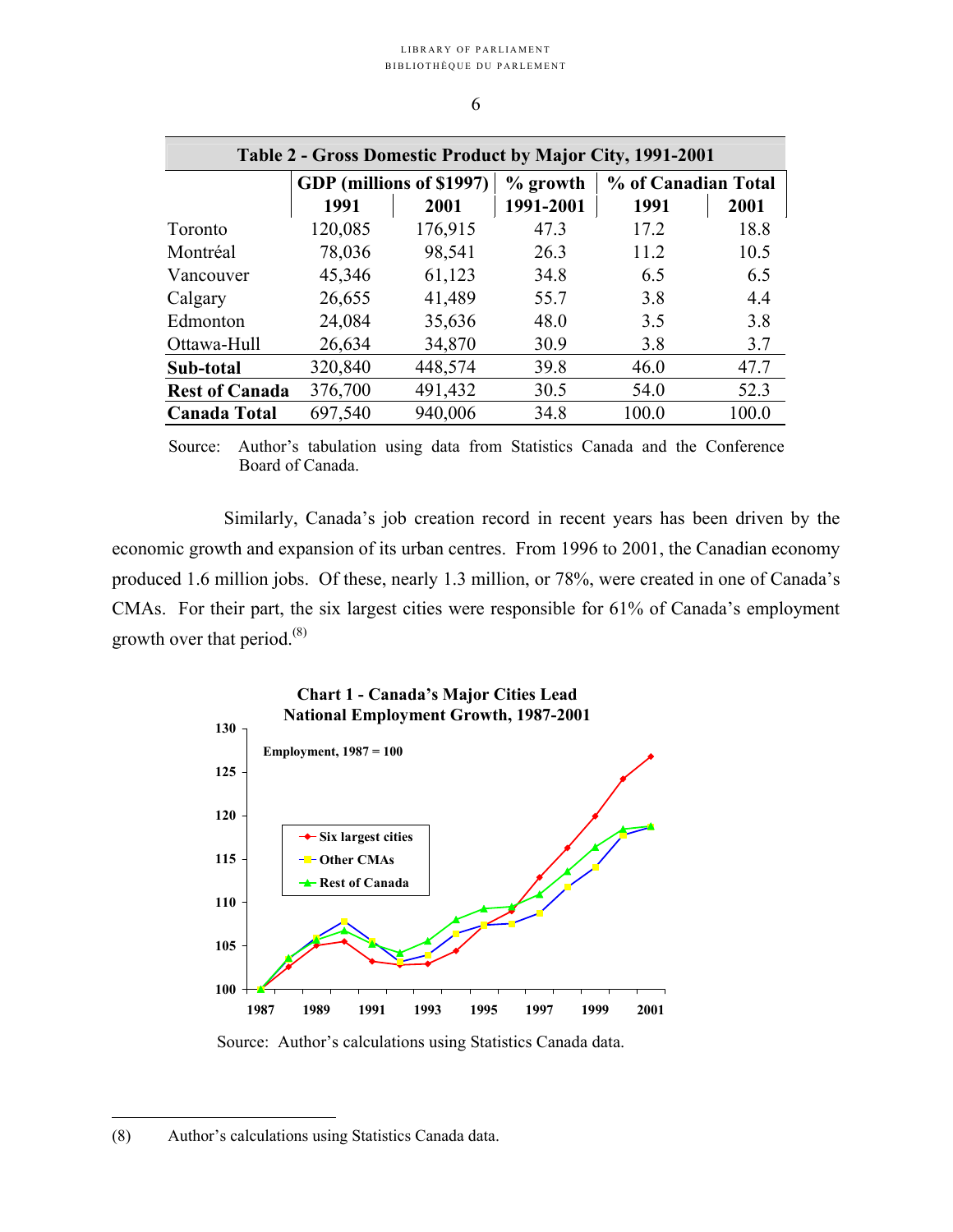# **AN OVERVIEW OF MUNICIPAL FINANCES IN CANADA**

## **A. Municipal Powers and Responsibilities**

According to section 92(8) of the *Constitution Act, 1867*, provincial legislatures are given exclusive responsibility for making laws related to municipalities within their borders.<sup>([9\)](#page-10-0)</sup> Municipal authorities are technically not governments but, rather, statutory bodies. As such, their powers and responsibilities are limited to those that are directly conferred in provincial statute.<sup>(10)</sup> Provincial governments determine the boundaries, responsibilities and financial resources of municipal governments and can alter these arrangements through statutory amendment.

The way in which provinces define "municipal responsibilities" can take one of two forms. The first is a "laundry list" whereby provinces enumerate the specific obligations of local governments. The second approach ("sphere of jurisdiction") identifies broad areas of responsibility within which municipalities are able to act.<sup> $(11)$ </sup> The latter is considered to be more flexible as it allows for some interpretation of municipal jurisdiction.

As a result of the differing ways in which powers are granted to local governments, specific municipal responsibilities vary from province to province. In general, however, areas of local responsibility include the regulation and provision of services to property (such as roads, water, power, police and fire services), parks, culture and recreation, and libraries, to name a few.

Similarly, municipalities are permitted to raise revenues only in areas specifically designated by the provinces. Through convention, municipal governments alone collect property taxes – their single largest source of revenues. Cities also raise own-source funds through business taxes, user fees, and licence and permit fees, as well as through investment income and the sale of goods and services.<sup> $(12)$ </sup> In addition to own-source revenues, municipalities also receive transfer payments from the provincial and federal governments. These transfers are usually conditional on specific types of expenditure.

<span id="page-10-0"></span><sup>(9)</sup> Tolley and Young (2001), p. 2.

<span id="page-10-1"></span><sup>(10)</sup> D. Wong, *Cities at the Crossroads: Addressing Intergovernmental Structures for Western Canada's Cities*, Canada West Foundation, Calgary, August 2002, p. 2. The legal status of municipalities is based on a 1993 Supreme Court interpretation of the *Constitution Act, 1867*.

<span id="page-10-2"></span><sup>(11)</sup> Wong (2002) provides an example of this involving nuisance laws in Calgary and Vancouver.

<span id="page-10-3"></span><sup>(12)</sup> *Ibid.*, p. 2.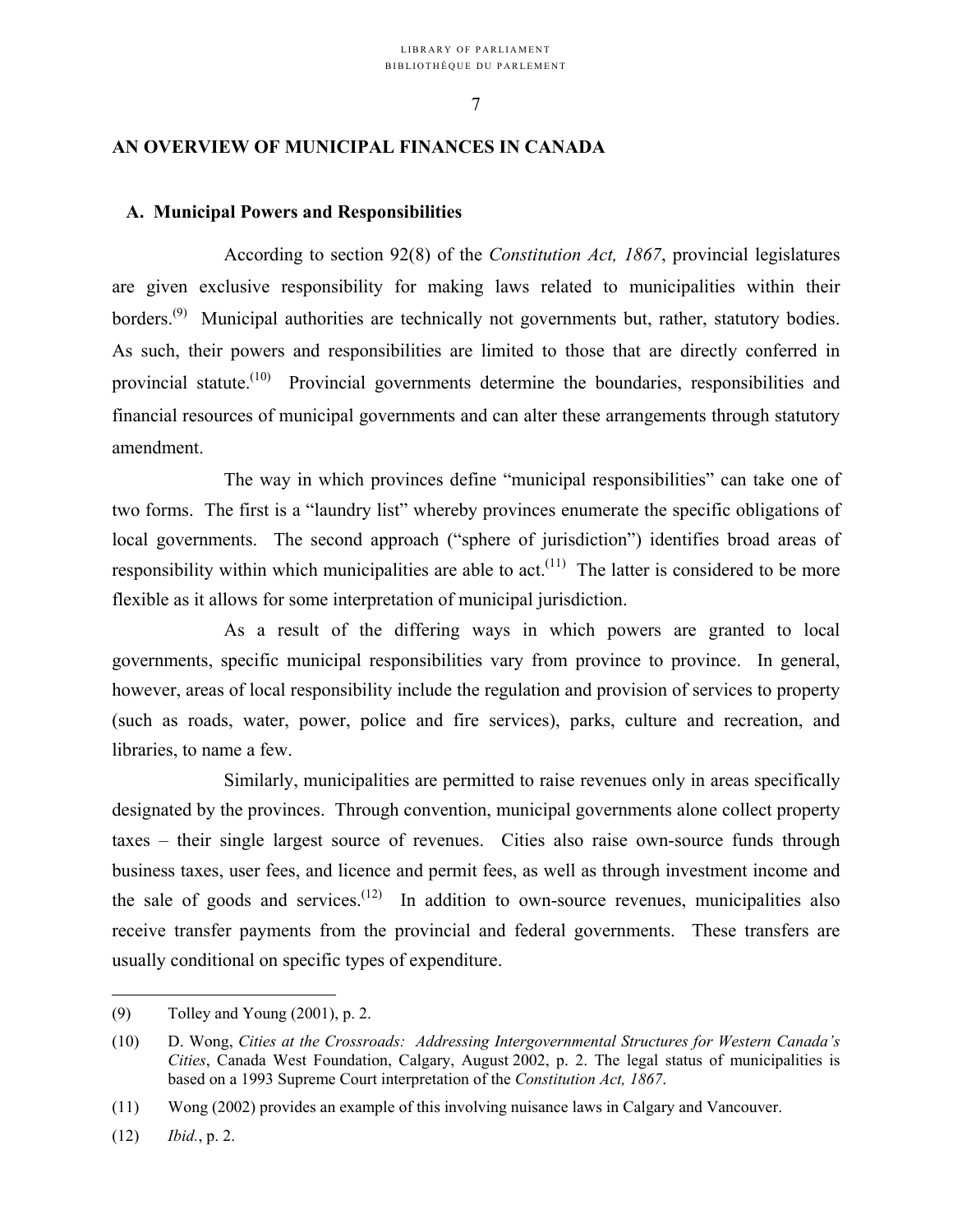| Table 3 - Local Government Revenues by Source, 1990 and 2000 |                          |        |                                   |       |       |  |
|--------------------------------------------------------------|--------------------------|--------|-----------------------------------|-------|-------|--|
|                                                              | <b>Value (Smillions)</b> |        | % of Total Revenues<br>$%$ growth |       |       |  |
|                                                              | 1990                     | 2000   | 1990-2000                         | 1990  | 2000  |  |
| Own-source:                                                  | 32,643                   | 44,699 | 36.9                              | 81.2  | 84.9  |  |
| <b>Taxes</b>                                                 | 16,004                   | 24,412 | 52.5                              | 39.8  | 46.3  |  |
| property taxes and related                                   | 15,601                   | 23,845 | 52.8                              | 38.8  | 45.3  |  |
| licences and permits                                         | 316                      | 494    | 56.3                              | 0.8   | 0.9   |  |
| other taxes                                                  | 86                       | 73     | $-15.1$                           | 0.2   | 0.1   |  |
| <b>Investment Income</b>                                     | 2,282                    | 2,246  | $-1.6$                            | 5.7   | 4.3   |  |
| <b>Sales of Goods and Services</b>                           | 6,476                    | 9,526  | 47.1                              | 16.1  | 18.1  |  |
| <b>Other Own-source</b>                                      | 338                      | 535    | 58.2                              | 0.8   | 1.0   |  |
| <b>Government Transfers:</b>                                 | 7,543                    | 7,980  | 5.8                               | 18.8  | 15.1  |  |
| Federal                                                      | 191                      | 323    | 68.8                              | 0.5   | 0.6   |  |
| <b>Provincial</b>                                            | 7,352                    | 7,658  | 4.2                               | 18.3  | 14.5  |  |
| <b>Total</b>                                                 | 40,187                   | 52,680 | 31.1                              | 100.0 | 100.0 |  |

Source: Author's calculations using Statistics Canada data.

On average across Canada, close to 85% of local government revenues are own-source revenues. Taxes are the source of 46% of income, while investment income, the sale of goods and services, and other revenues – such as fines and penalties – make up about 23% of municipal income.

The remainder of municipal revenues – just over  $15%$  – comes from transfers from other orders of government. Provincial transfers, both general-purpose and those for specific objectives, account for about 15% of revenues. Direct transfers from the federal government make up 0.6% of local government revenues. However, the federal government also contributes indirectly by providing funds to the provinces intended for local governments.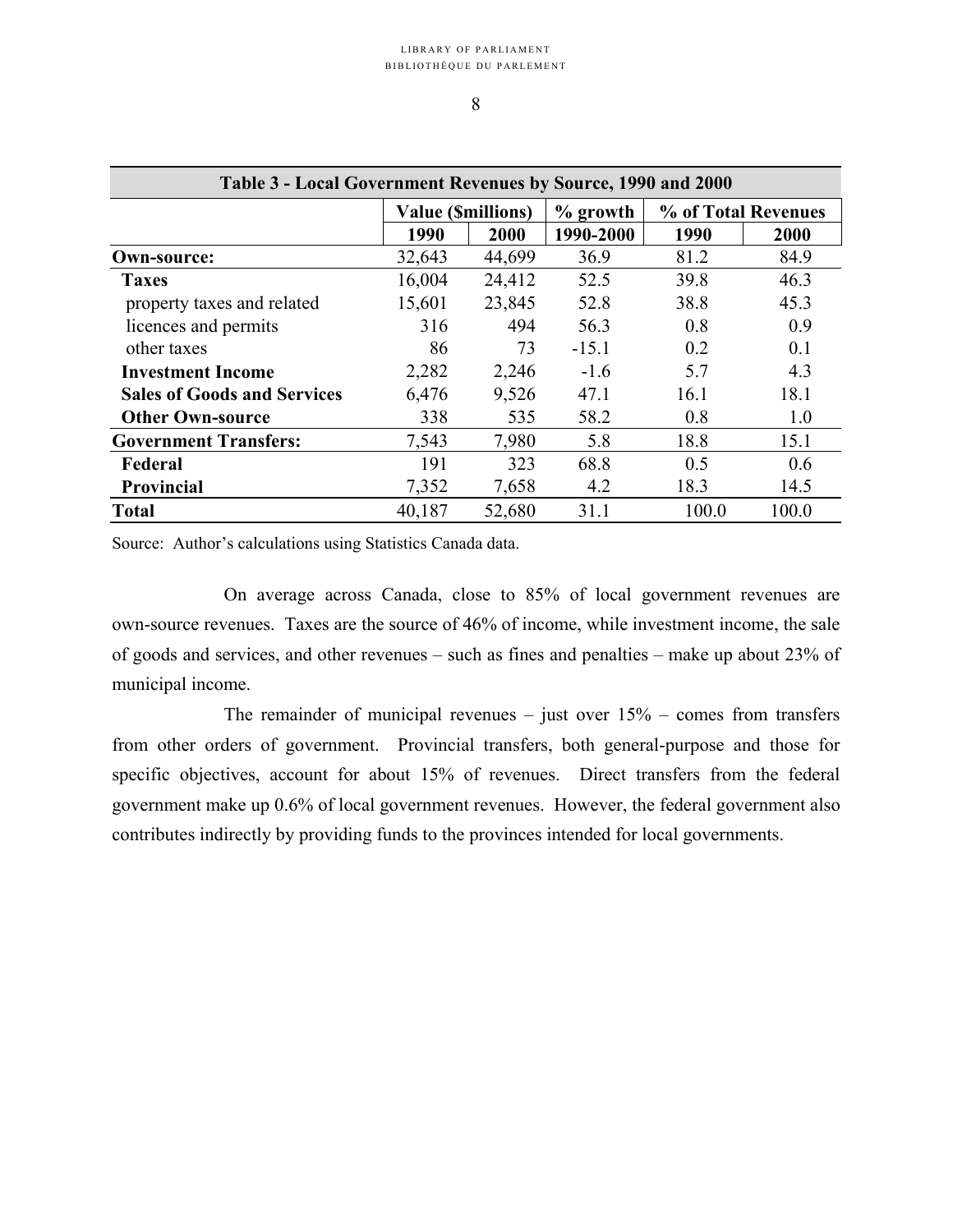| Table 4 - Local Government Expenditures by Destination, 1990 and 2000 |        |                          |           |                                    |       |  |
|-----------------------------------------------------------------------|--------|--------------------------|-----------|------------------------------------|-------|--|
|                                                                       |        | <b>Value (Smillions)</b> |           | $\%$ growth<br>% of Total Revenues |       |  |
|                                                                       | 1990   | 2000                     | 1990-2000 | 1990                               | 2000  |  |
| General government services                                           | 3,396  | 5,041                    | 48.4      | 9.9                                | 11.0  |  |
| Protection of persons and property                                    | 4,975  | 7,275                    | 46.2      | 14.5                               | 15.9  |  |
| Transportation and communications                                     | 7,429  | 9,104                    | 22.5      | 21.7                               | 19.8  |  |
| Health and education                                                  | 856    | 1,109                    | 29.6      | 2.5                                | 2.4   |  |
| Social services                                                       | 2,893  | 5,782                    | 99.9      | 8.4                                | 12.6  |  |
| Environment                                                           | 5,288  | 6,420                    | 21.4      | 15.4                               | 14.0  |  |
| Recreation and culture                                                | 4,135  | 5,103                    | 23.4      | 12.1                               | 11.1  |  |
| Housing                                                               | 647    | 1,170                    | 80.7      | 1.9                                | 2.6   |  |
| Regional planning and development                                     | 753    | 1,006                    | 33.6      | 2.2                                | 2.2   |  |
| Other                                                                 | 972    | 1,144                    | 17.7      | 2.8                                | 2.5   |  |
| Debt-servicing costs                                                  | 2,940  | 2,717                    | $-7.6$    | 8.6                                | 5.9   |  |
| Total                                                                 | 34,286 | 45,872                   | 33.8      | 100.0                              | 100.0 |  |

Source: Author's calculations using Statistics Canada data.

Transportation and communications – led by roads and streets, public transit and snow removal – is the single largest category of municipal expenditure, accounting for one-fifth of total spending (see Table 4). Protection services, such as police and fire fighting, are also significant, making up 16% of total municipal expenditures. Social services and housing have been the fastest-growing areas of local government spending.<sup> $(13)$ </sup>

## **B. The Fiscal Challenges Facing Canadian Cities**

<u>.</u>

A perceived imbalance between municipalities' expenditure obligations and their ability to generate revenue is at the core of the call for assistance from other orders of government. Proponents of a new federal urban strategy point to the fact that despite the wide range of services provided by local governments, municipalities collect only seven cents per dollar of tax revenues in Canada.<sup> $(14)$ </sup>

<span id="page-12-0"></span><sup>(13)</sup> This summary of municipal revenues and expenditures is based on Statistics Canada figures for the year 2000 – the most recent year for which such detailed information is available.

<span id="page-12-1"></span><sup>(14)</sup> Federation of Canadian Municipalities (FCM), *A New Deal for Cities: On the Road to Fiscal Sustainability*, Draft Report, 2002, p. 2.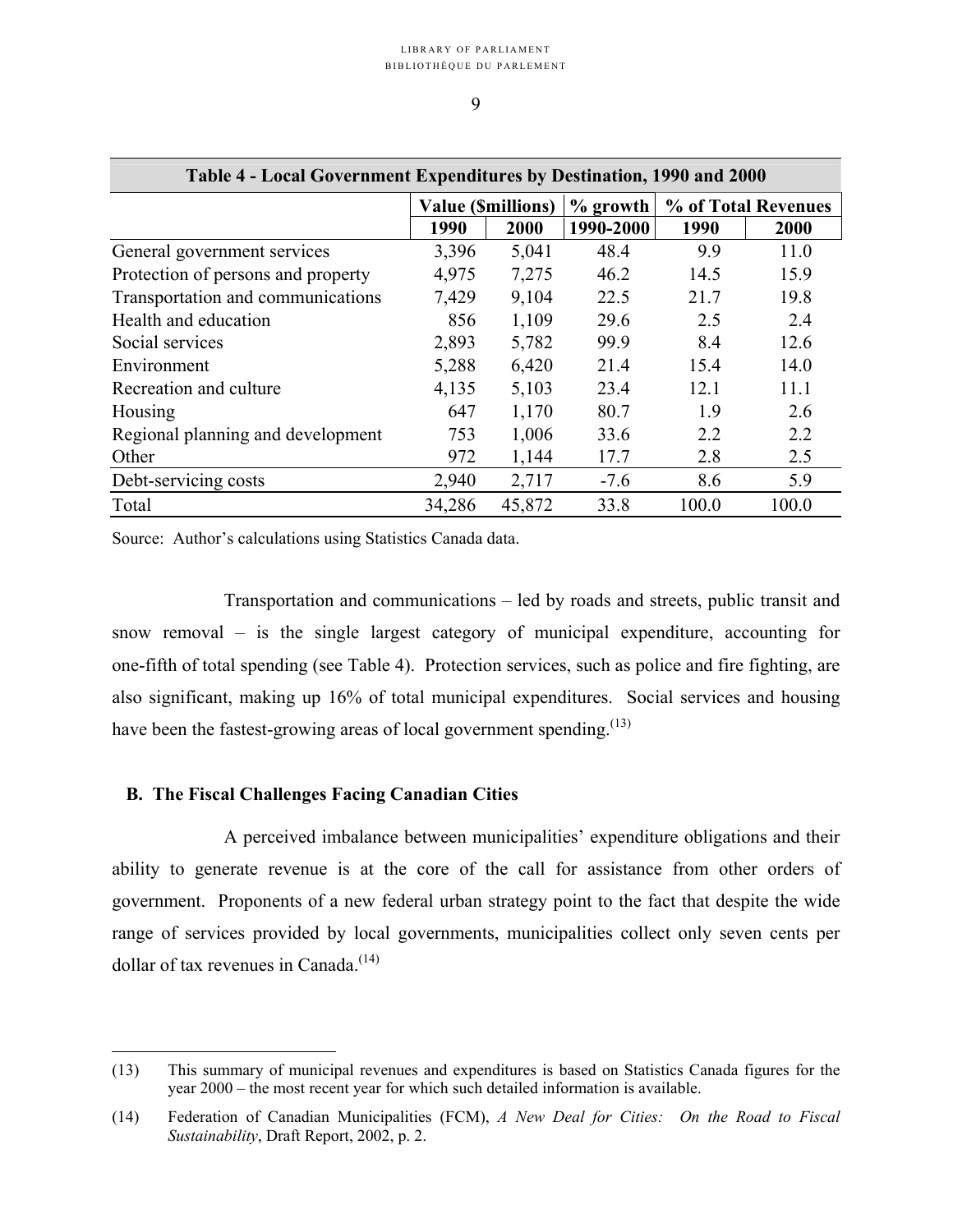Furthermore, they maintain that this imbalance is growing. Through a combination of factors, municipal spending requirements have increased. At the same time, municipal revenue growth has been insufficient to make up the shortfall.

# **1. Revenue Availability**

While the federal and provincial governments showed relatively solid income growth throughout the 1990s, municipal revenues have stagnated. This stands in sharp contrast to the previous decade, during which federal, provincial and local government revenues grew nearly in lock-step. Provincial and local revenues averaged 3.8% growth annually during the 1980s, while the federal government followed close behind at 3.5% per year.

In the 1990s, however, federal and provincial revenue growth remained strong, while local revenue growth dropped off. From 1991 to 2001, federal and provincial revenues both increased by an average of 4.3% per annum, while local governments saw an average annual increase of 2.2%. The gap in growth rates was even more pronounced in the latter half of the 1990s. From 1995 to 2001, federal revenue growth accelerated to 5.3% per year, provincial growth fell slightly to 4.1%, and the average annual increase in municipal revenues fell to 1.4%.



Source: Author's calculations using Statistics Canada data.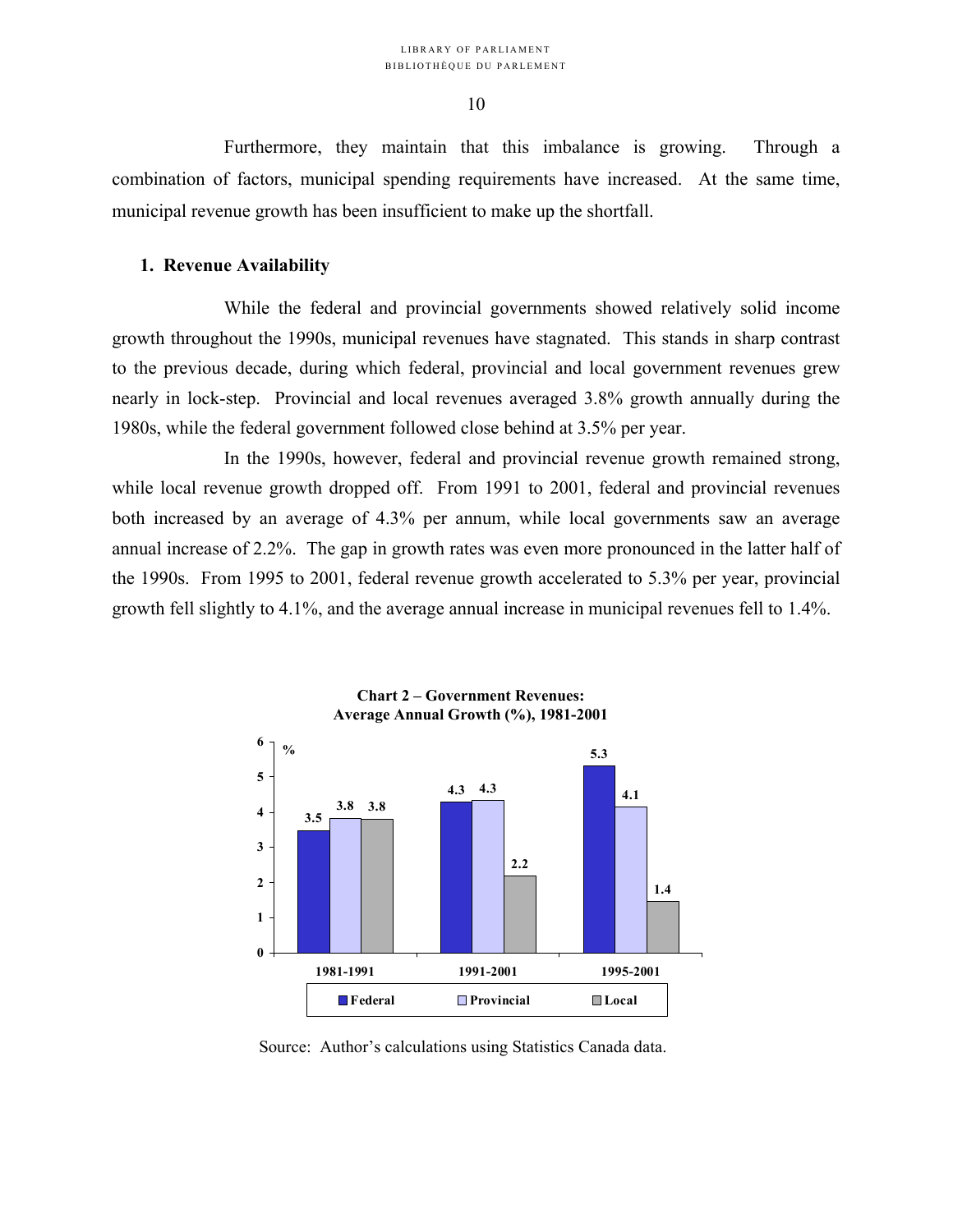The drop in revenue growth at the municipal level was largely due to a substantial decline in transfer payments from other orders of government beginning in the mid-1990s. Following solid growth in the late 1980s and early 1990s, provincial transfers to municipalities fell by a total of 23% from 1995 to 2000. Moreover, although direct federal transfers were not a significant source of income for local governments, the drop in those transfers since 1995 has been precipitous – falling from \$560 million to \$323 million five years later.

The decline in transfer payments placed additional stress on municipal ownsource revenues to make up the difference. However, conditions for raising own-source revenues were poor throughout the 1990s. Property and land values in Canada fell in the recession of the early 1990s and remained flat during the entire decade. As a result, there was no natural increase in property tax revenue to help offset the loss in provincial and federal transfers. To compensate, property tax rates were raised frequently throughout the decade.<sup> $(15)$  $(15)$ </sup>

Property taxes are frequently decried as a poor foundation for the financing of municipal spending in Canada. Critics point to the fact that property taxes are based on assessable property values and thus are only weakly related to ability to pay. As well, while economic growth raises the revenue-generating capacity of major fields of taxation such as income tax and consumption taxes, this is not necessarily true of property taxes. Finally, property taxes are poorly related to the cost of providing municipal services.

As a result of weak municipal revenue growth, and to help address rising expenditure needs, some provinces have allowed cities to access revenues from other sources. For example, Edmonton and Calgary receive five cents per litre of the provincial gasoline tax, and Manitoba transfers the equivalent of two percentage points of its personal income tax and one percentage point of its corporate income tax to its cities. British Columbia provides its cities with a share of the provincial sales tax, and Nova Scotia and Quebec permit their cities to levy a land transfer tax on sales of property.<sup> $(16)$ </sup> However, notwithstanding initiatives such as these, provincial governments generally have been reluctant to grant municipalities access to new or additional tax sources. $(17)$ 

<u>.</u>

<span id="page-14-0"></span><sup>(15)</sup> *Ibid.*, p. 3.

<span id="page-14-1"></span><sup>(16)</sup> D. Burleton, *A Choice Between Investing in Canada's Cities or Disinvesting in Canada's Future*, TD Economics Special Report, TD Bank Financial Group, Toronto, April 2002, p. 19.

<span id="page-14-2"></span><sup>(17)</sup> H. Kitchen, "Canadian Municipalities: Fiscal Trends and Sustainability," *Canadian Tax Journal*, vol. 50, no. 1, 2002, p. 166.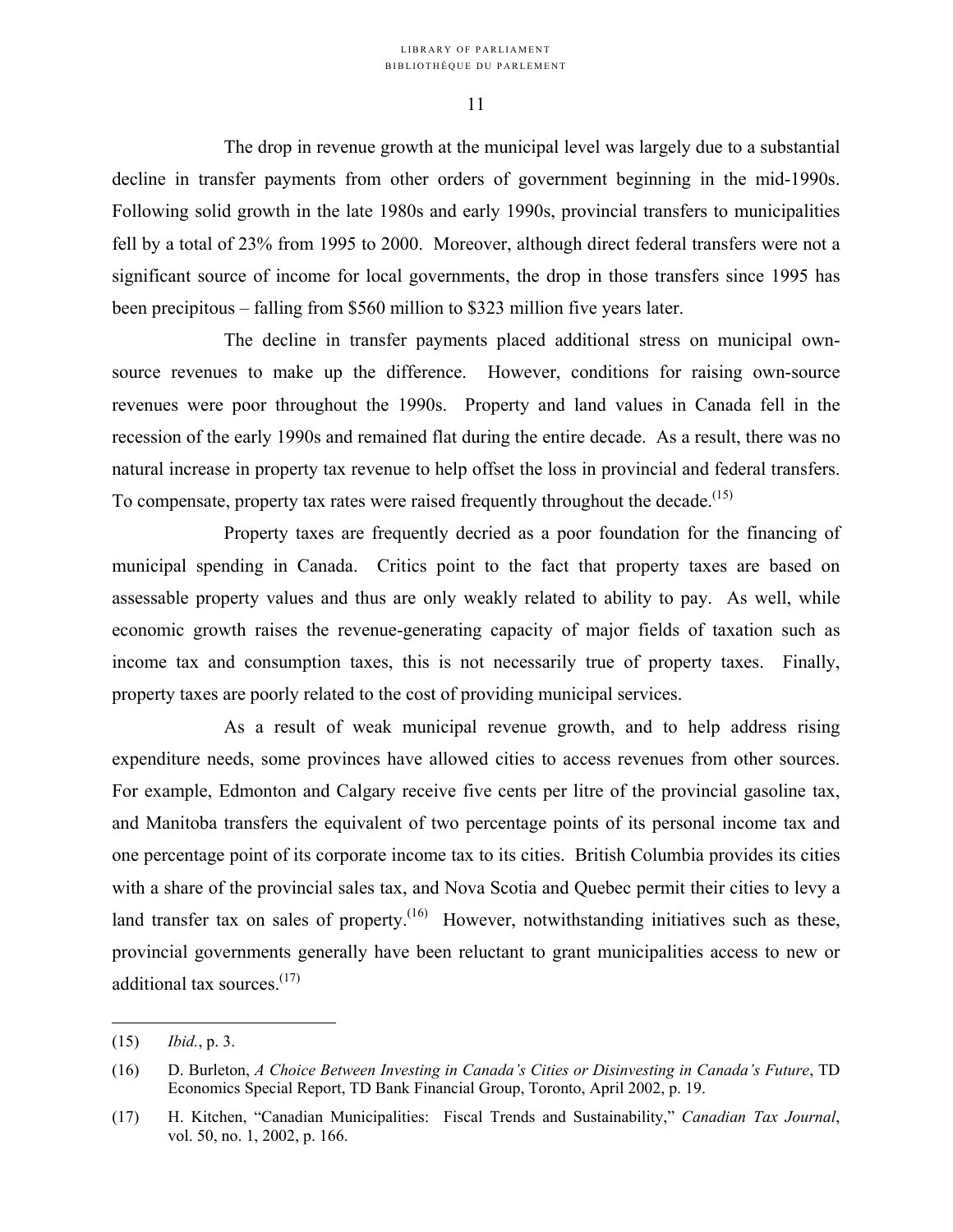# **2. Rising Expenditure Needs**

In addition to the pressures of weak revenue growth, municipalities are contending with a significant increase in their expenditure obligations. Advocates of increasing the availability of revenues to municipal governments point to several areas in particular need of renewed investment. Among them, urban transit, transportation infrastructure, housing, and water and sewage facilities have been frequently highlighted.

Cost pressures in these and other areas of municipal financing can be divided into three broad categories: the need to upgrade and modernize ageing infrastructure; the impact of new responsibilities downloaded onto municipalities from other orders of government; and the cost pressures associated with strong population growth and urban sprawl.

# **a. Ageing Infrastructure**

Fiscal restraint at the federal and provincial levels throughout the 1990s led to a reduction in the availability of funds for a wide range of public services. As a result, government spending in areas such as health, education and infrastructure were all curtailed, as were federal transfers to the provinces and, as mentioned above, transfers to municipalities.

One of the most common ways to reduce expenditures without immediately compromising the quality or scope of government services is to delay regularly scheduled maintenance and upgrades of existing infrastructure.<sup>(18)</sup> This trend took place with all orders of government and across all infrastructure types. Investments in national highways, hospitals, medical equipment, and upgrades to university buildings and facilities – to name a few – were all postponed. At the municipal level, infrastructure such as road and bridge repairs, along with water and sewage upgrades, was affected.

The result of this deferred maintenance, according to many stakeholders, has been a significant accumulated deficit in infrastructure investment. With the federal and most provincial budgets in surplus, these stakeholders – which include the Federation of Canadian Municipalities (FCM) and several provinces – are calling for an injection of federal funds to help municipalities overcome the backlog of deferred maintenance and upgrading expenditures. The

<span id="page-15-0"></span><sup>(18)</sup> Bradford (2002), p. 11.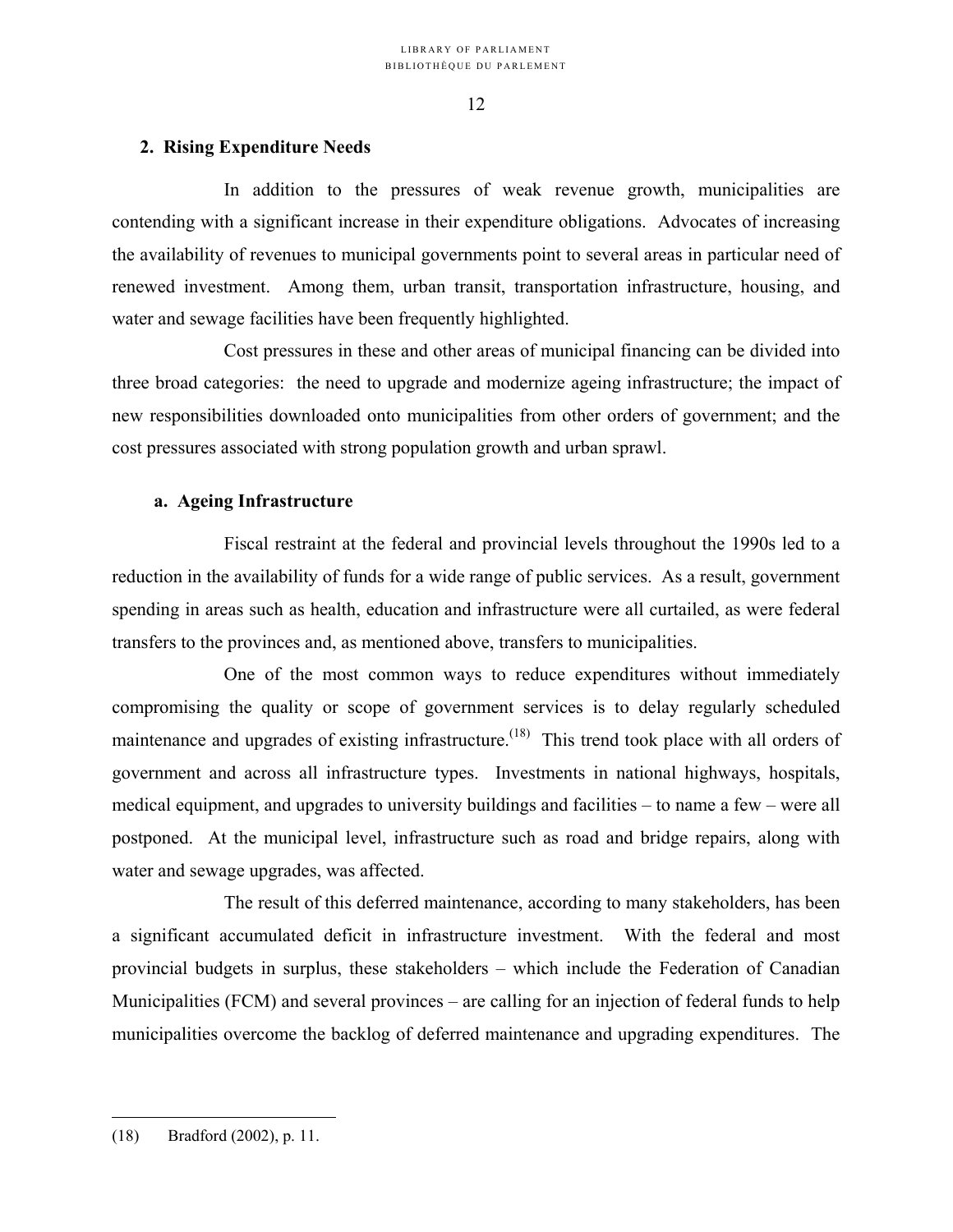cost of eliminating this backlog is estimated to range from \$50 billion to \$100 billion.<sup>[\(19\)](#page-16-0)</sup> Furthermore, it is widely believed that delaying repairs and maintenance will only lead to greater costs in the future.

# **b. Downloaded Responsibilities**

Municipalities have seen a substantial increase in their spending responsibilities in recent years. As a result of fiscal retrenchment policies in the mid- to late 1990s, the federal and provincial governments withdrew from certain areas of public policy and service, passing responsibility to the municipalities. Depending on the specific responsibility, this withdrawal has taken one of two forms: governments formally passed responsibility for certain policy areas to the municipalities, or they simply abdicated their obligations, leaving local governments to fill the void. $(20)$ 

This latter form of withdrawal has been the more common across the provinces. When provinces cease to provide specific-purpose transfers – also known as conditional grants – the cessation is typically considered to be evidence of downloading responsibilities to municipal governments, particularly in the absence of any new unconditional grants to replace the lost funding. While the extent of this implicit downloading varies from province to province, in general provincial governments have moved away from supporting expenditures in transportation, the environment and social services, leaving local governments to fill the gap. With the exceptions of Newfoundland and Labrador and Alberta, all provinces have reduced overall conditional transfers to local governments since the mid-1990s. The most dramatic change has come in Nova Scotia. From a high of \$271 million in 1995, conditional grants to local governments fell by 90% in only five years – to \$27 million in 2000.<sup>(21)</sup>

<u>.</u>

<span id="page-16-0"></span><sup>(19)</sup> Poisson (2002), p. 15.

<span id="page-16-1"></span><sup>(20)</sup> C. Vander Ploeg, *Framing a Fiscal Fix-Up: Options for Strengthening the Finances of Western Canada's Big Cities*, Canada West Foundation, Calgary, January 2002, p. 2.

<span id="page-16-2"></span><sup>(21)</sup> These figures, and those in Chart 3, do not include the effects of inflation or population growth over the 1990s.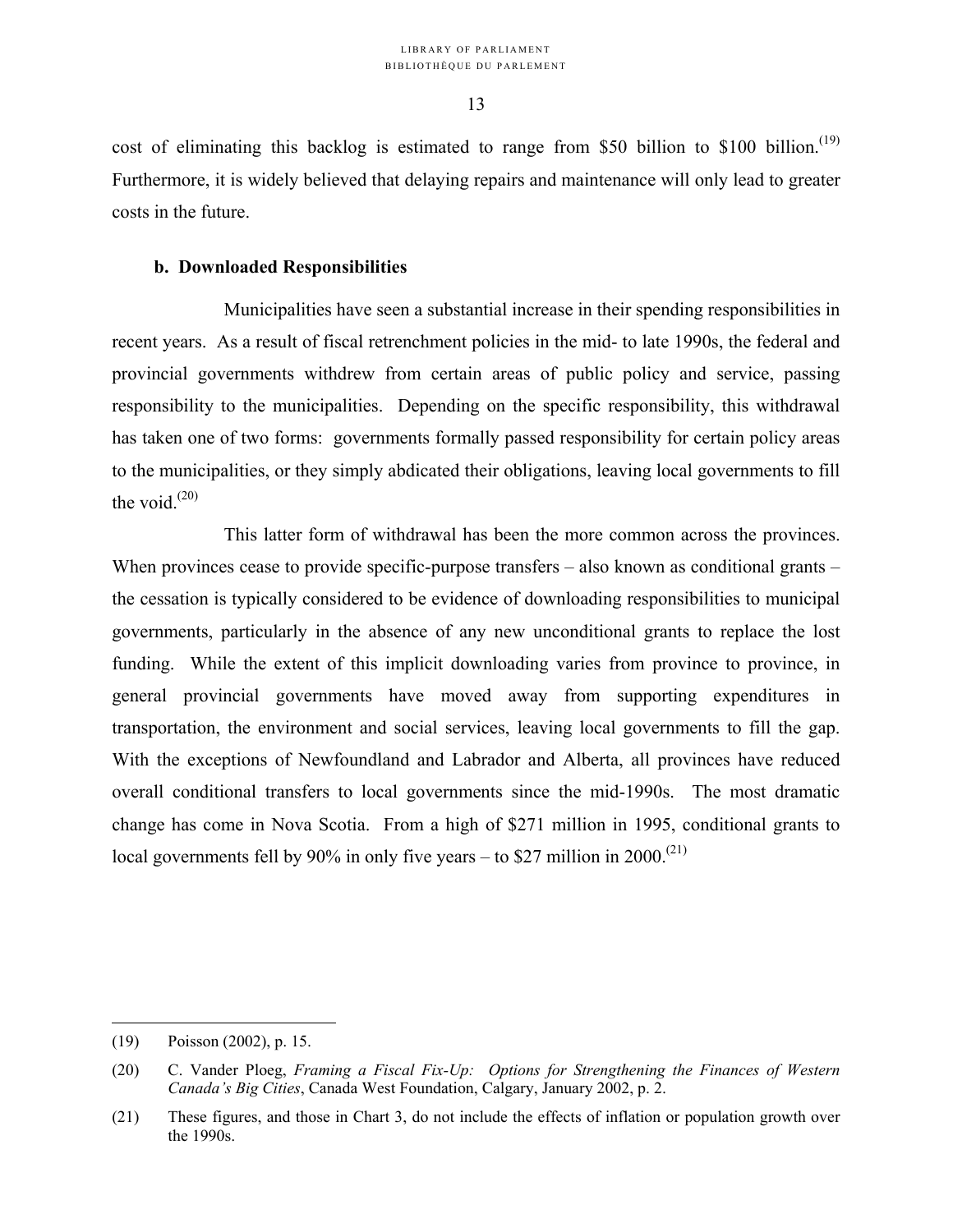

Source: Author's calculations using Statistics Canada data.

The formal transfer of responsibilities to local governments has not been as common as the implicit transfer described above. Ontario has been the most active province in the formal transfer of authority, which took place in the mid- to late 1990s and was precipitated by the province's desire to assume control of education spending by local school boards. In exchange for relieving local governments of the expenditure burden of these school boards, the province transferred to municipalities funding responsibilities for services such as social housing, provincial highways within city limits, and property tax assessments, to name a few. In many cases, cities did not receive any corresponding control over public policy or standards.<sup> $(22)$ </sup> Furthermore, contrary to the provincial government position, municipal authorities maintain that these initiatives are not revenue-neutral and will require large municipal tax hikes once transitional funding runs its course. $(23)$  $(23)$ 

<span id="page-17-0"></span><sup>(22)</sup> D. Lidstone, *A Comparison of New and Proposed Municipal Acts of the Provinces: Revenues, Financial Powers and Resources*, prepared for the 2001 Annual Conference of the Federation of Canadian Municipalities, Banff, Alberta, May 2001, p. 3.

<span id="page-17-1"></span><sup>(23)</sup> H. Kitchen, *Provincial-Municipal Fiscal Trends: An Interprovincial and Intertemporal Comparison*, presentation at Union of British Columbia Municipalities (UBCM) Convention, Vancouver, September 1999, p. 15.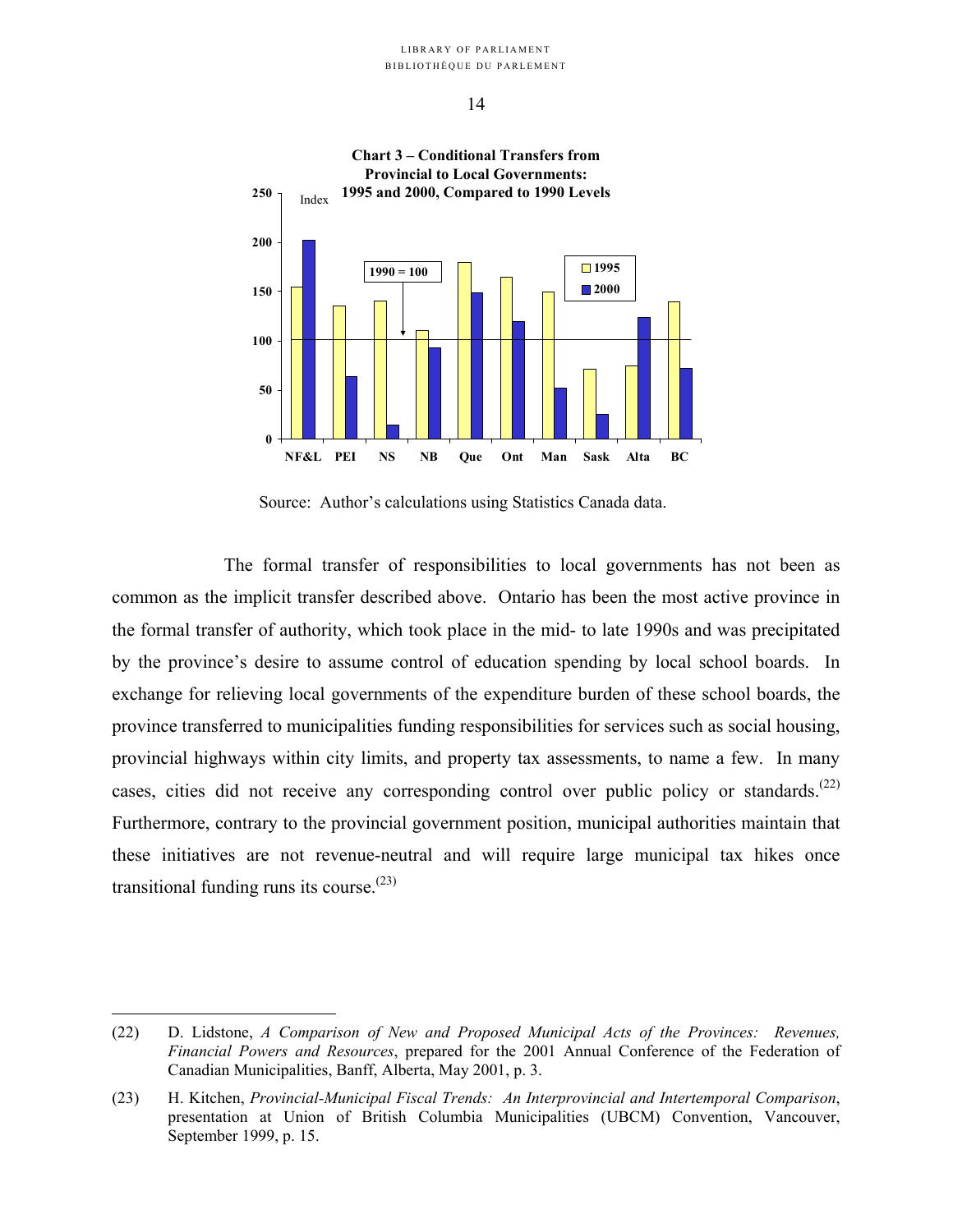# **c. Population Growth and Urban Sprawl**

The third major source of increased spending obligations has been the combination of rapid population growth and urban sprawl. As discussed earlier, Canada's largest cities have driven national population growth in recent years. At the same time, however, growth in suburban communities has resulted in a gradual shift of the population away from the urban core to the outskirts of cities.

Several factors contribute to this sprawl, including readily available land, the low cost of individual transportation, rising living standards and a market for larger homes.<sup>[\(24\)](#page-18-0)</sup> Perhaps the most significant factors, however, relate to the nature and structure of property taxes. Because property values are the chief determinant of property tax rates, land in the urban core is assessed at a higher tax rate than suburban land. This has contributed to the exodus out of downtown areas in Canada and to growth in the urban periphery.

The redistribution of the urban population places pressure on municipal finances in two ways. First, the movement out of the urban core (where property values are high) to suburban areas (where property values are lower) slows growth in municipal revenues. In many cases, since bedroom communities are separate municipalities, the central city loses that revenue altogether. To make up the revenue shortfall, cities have had to raise property tax rates, further accelerating the exodus from the downtown area.

A number of provinces have tried to address this issue through municipal amalgamation. Winnipeg, Halifax, Toronto, Ottawa and Montréal are the most significant examples of "mega-cities" formed when provincial governments merge a CMA and its suburban communities into a single municipal entity. In other cases, cooperation is voluntary, such as with Edmonton's Capital Region Alliance.

<span id="page-18-0"></span>However, municipal amalgamation does not address the second source of pressure on municipal budgets: the resulting decrease in population density. As cities spread out, the cost of delivering municipal infrastructure and services increases with each kilometre. Since property taxes are based on land value, they do not reflect the higher cost of providing those municipal services. As a result, the expenditure burden on cities rises even as the tax base upon which those services are financed is eroded.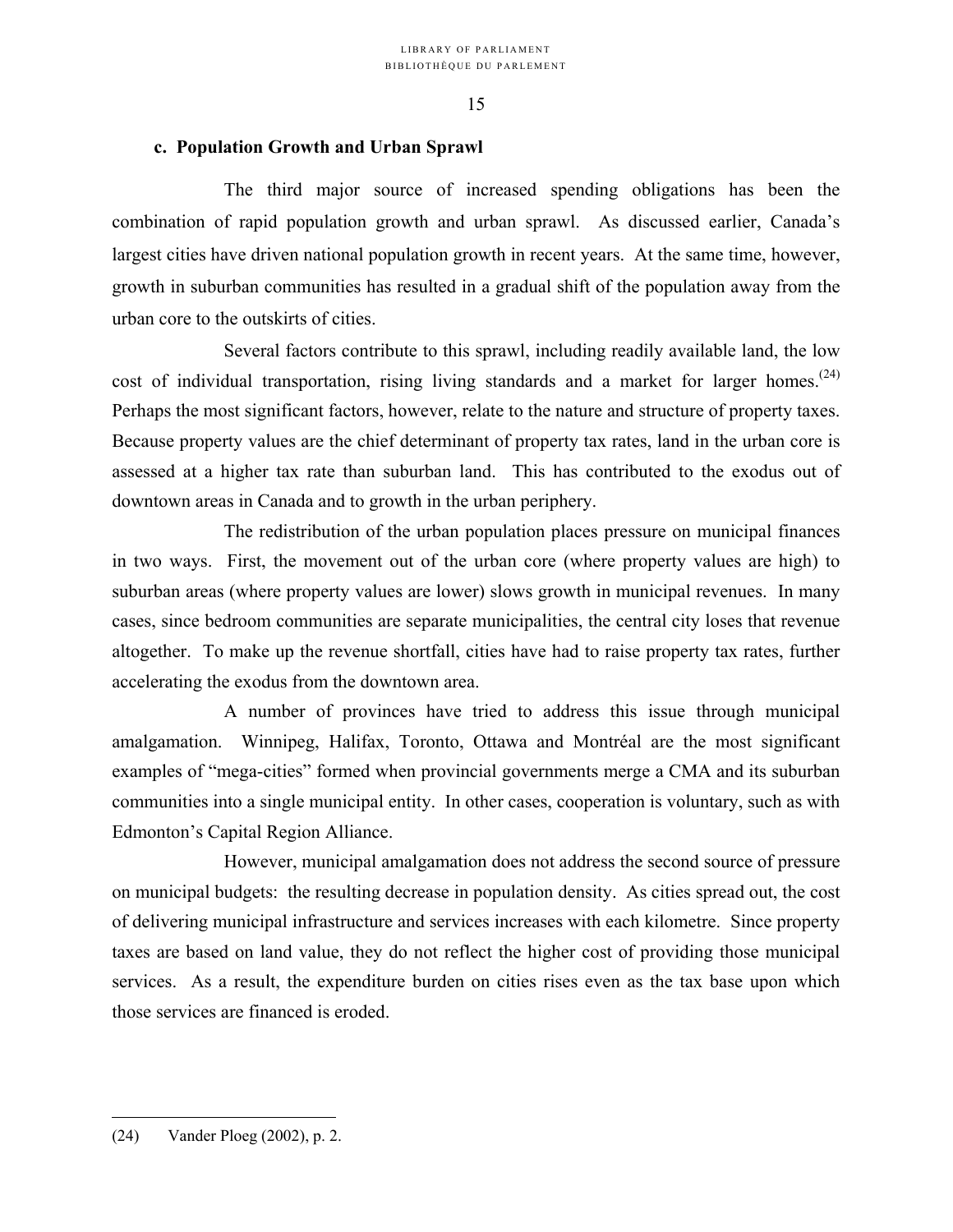# **SUPPORT FOR A "NEW DEAL" FOR MUNICIPALITIES**

Federal and provincial governments are increasingly sympathetic to the fiscal challenges facing Canadian cities. In recent years, several provinces have transferred portions of their tax revenues to their major cities; infrastructure spending is increasing in many jurisdictions; and some provinces have undertaken much-needed reforms to municipal property taxes. In addition, a number of provinces have made legislative changes in recent years aimed at broadening the powers of local government. $(25)$  $(25)$ 

The federal government has also increased its assistance for municipalities through several programs and initiatives. Among these measures are provisions in the December 2001 federal budget which set aside \$2 billion to provide shared-cost assistance to provincial and municipal governments for large-scale infrastructure projects such as urban transportation, sewage treatment and highways. These funds are in addition to several other federal initiatives, including \$250 million towards environmentally friendly municipal infrastructure.

Notwithstanding these and other recent cash infusions to municipal governments, a number of stakeholder organizations are publicly pressuring the federal and provincial governments to offer a "new deal" to cities – a change in the allocation of financing to municipal governments that more accurately reflects not only current expenditure needs, but also the growing importance of cities to Canada's economic well-being. Although debate continues on what exactly such an arrangement should entail, the notion of a new deal for municipalities has met with support from all orders of government.

Advocates of a new deal for Canada's cities have focused on enhancing the financial contribution of other orders of government. However, several studies have identified areas where municipalities have the capacity to improve local financing and efficiency without requiring more federal or provincial resources. Among the options cited are reforming municipal tax systems, improving regulatory environments and further exploring the use of alternative funding arrangements such as user fees and public-private partnerships for municipal projects and services. ([26\)](#page-19-1) 

<span id="page-19-0"></span><sup>(25)</sup> Burleton (2002), p. 17. Alberta was the first province to grant more authority and flexibility to its cities, in 1994. However, Newfoundland and Labrador's *Municipalities Act* is considered by some to be the most modern piece of legislation, promising to increase taxation, administrative and financial management powers.

<span id="page-19-1"></span><sup>(26)</sup> See, for example, Burleton (2002), Wong (2002) and Vander Ploeg (2002). In many cases, these municipal reform options require provincial approval.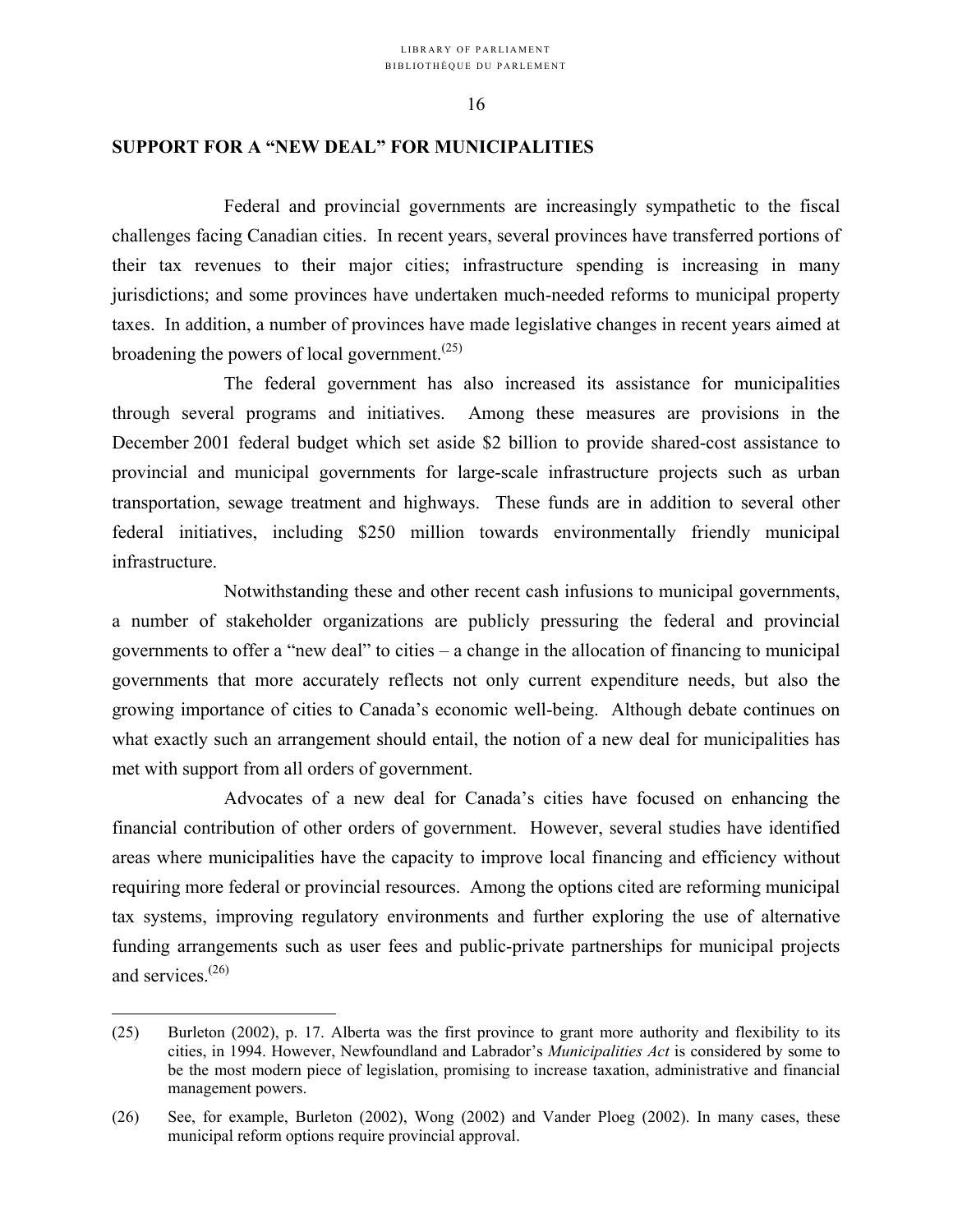The potential role that the federal and provincial governments, for their part, will play in any new deal can take two forms. The first is to increase their direct financial contribution to municipalities through cash transfers and dedicated taxes.<sup> $(27)$ </sup> The second is to provide municipalities with greater autonomy and improve their ability to raise own-source revenues to meet local expenditure needs. This latter option could include granting cities access to revenues from different tax bases or allowing them to levy their own taxes.

The provinces have the most important role to play in any new deal for Canada's major cities. With Constitutional authority over municipalities, provincial governments have the most tools at their disposal with which to aid urban centres. Options available to the provinces include: reclaiming responsibility for expenditures previously transferred to cities; increasing the level of transfer payments; granting municipalities greater administrative and legislative powers to explore funding alternatives; and conferring additional tax sources or tax revenues for municipal use. $(28)$  $(28)$ 

The content of a federal urban strategy – the federal government's potential contribution to a new deal for municipalities – is necessarily limited in scope by Constitutional restrictions. Specifically, the federal government cannot change laws regarding municipalities, because cities are creatures of provincial legislation. This prevents the federal government from granting new taxation, legislative and administrative powers to municipalities, short of a Constitutional amendment. It does not, however, prevent the federal government from providing cash transfers or dedicated tax revenues to cities.

Even so, any action taken by the federal government through an explicit urban investment strategy, including direct transfer payments to municipalities, runs the risk of being interpreted by the provinces as an intrusion into provincial jurisdiction. Provinces have historically been resistant to any direct or formal federal involvement with municipalities.

# **A. The Rationale for Federal Participation**

On the whole, it could be argued that investment in Canada's cities is a matter best left to the provinces and municipalities to sort out amongst themselves. While this view is shared by some commentators who believe that the federal government should not allow itself to

<span id="page-20-0"></span><sup>(27)</sup> This category also includes tax credits in lieu of transfer payments. For example, in the 2000 budget, the federal government announced a 36% GST rebate on the construction of rental housing.

<span id="page-20-1"></span><sup>(28)</sup> Kitchen (2002), p. 172.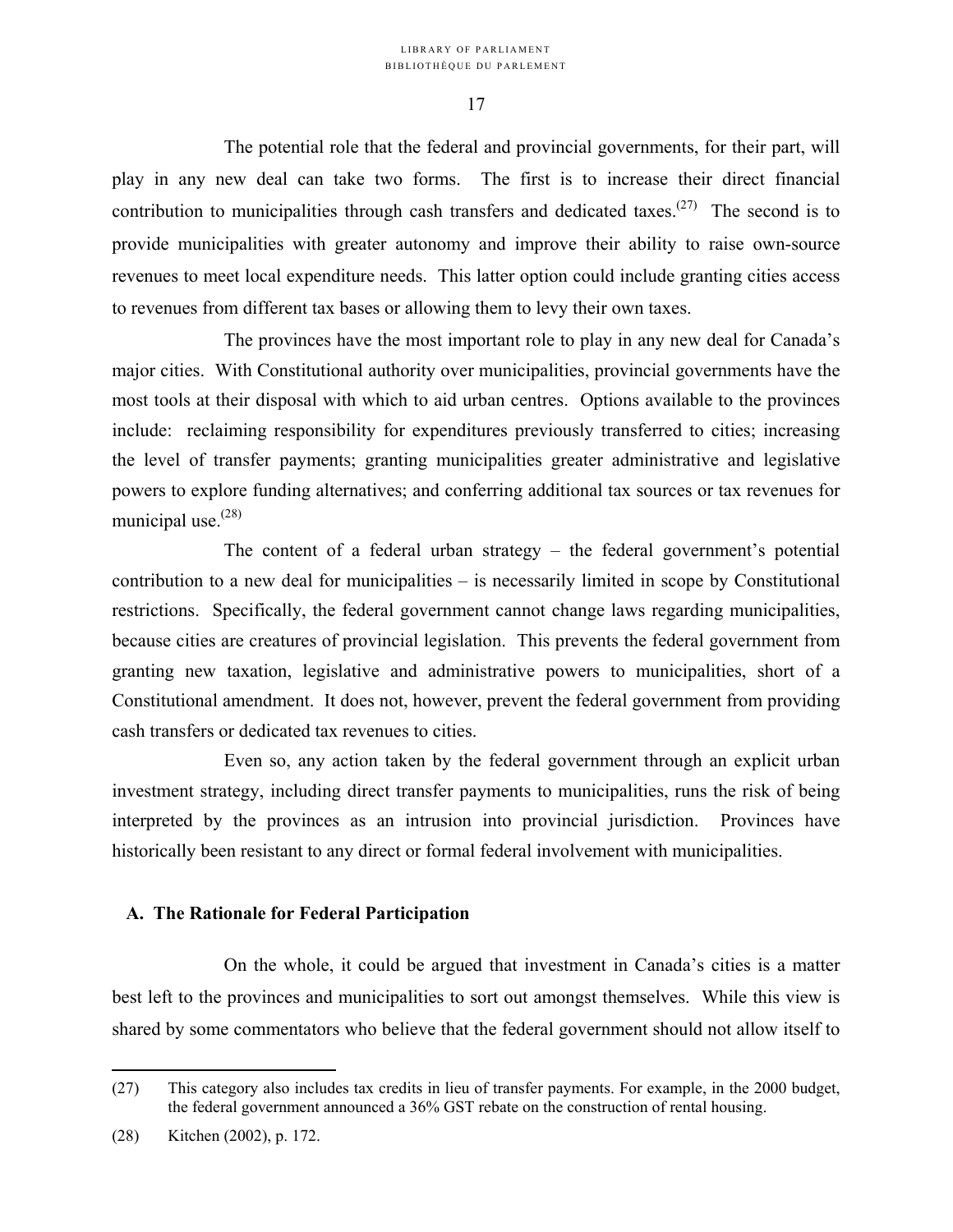get involved in what is – by definition – a provincial matter, advocates of a federal urban agenda believe that the federal government should not be deterred from investing in Canada's cities.

As observed by Intergovernmental Affairs Minister Stéphane Dion, there is a difference between *municipal affairs* – which are unambiguously provincial jurisdiction – and *urban and rural issues*, where federal policies or activities have a direct impact on the welfare of cities.[\(29\)](#page-21-0) Examples of the latter include federal regulations concerning water quality and the environment, as well as immigration and Aboriginal issues.<sup>(30)</sup> In instances such as those, Mr. Dion has argued that there is a strong case for direct cooperation between the federal government and municipalities.

This position can be extended to include all municipal spending that has national policy implications. It is generally agreed that the community should pay for benefits that stay within the local community. However, when the benefits of local government spending affect neighbouring jurisdictions, higher orders of government have a role to play. Some argue that urban transit is such an area. Urban transit, it is argued, not only benefits people in neighbouring communities, but also has the capacity to reduce dependency on automobiles and thus lower greenhouse gas emissions, helping Canada meet its international environmental commitments.

A number of recent studies have also argued that, in the current economic context, federal involvement in municipal issues is inherently in the national self-interest. Given the large and growing importance of Canada's cities to national economic growth and prosperity, internationally competitive cities are needed to attract investment, and the resulting economic opportunities, to Canada. This competitiveness is greatly enhanced by attractive, wellmaintained cities offering good infrastructure, a high quality of life, and good recreational and cultural services.

# **B. Financial Options for the Federal Government**

With or without provincial support, the federal government has made clear its intention to increase its financial support to Canadian cities. However, since the federal government cannot assign new taxation powers to cities, its choices are limited to: the provision of financing through different types of grants; and/or dedicated taxes.

<span id="page-21-0"></span><sup>(29)</sup> Poisson (2002), p. 34.

<span id="page-21-1"></span><sup>(30)</sup> FCM (2002), p. 6.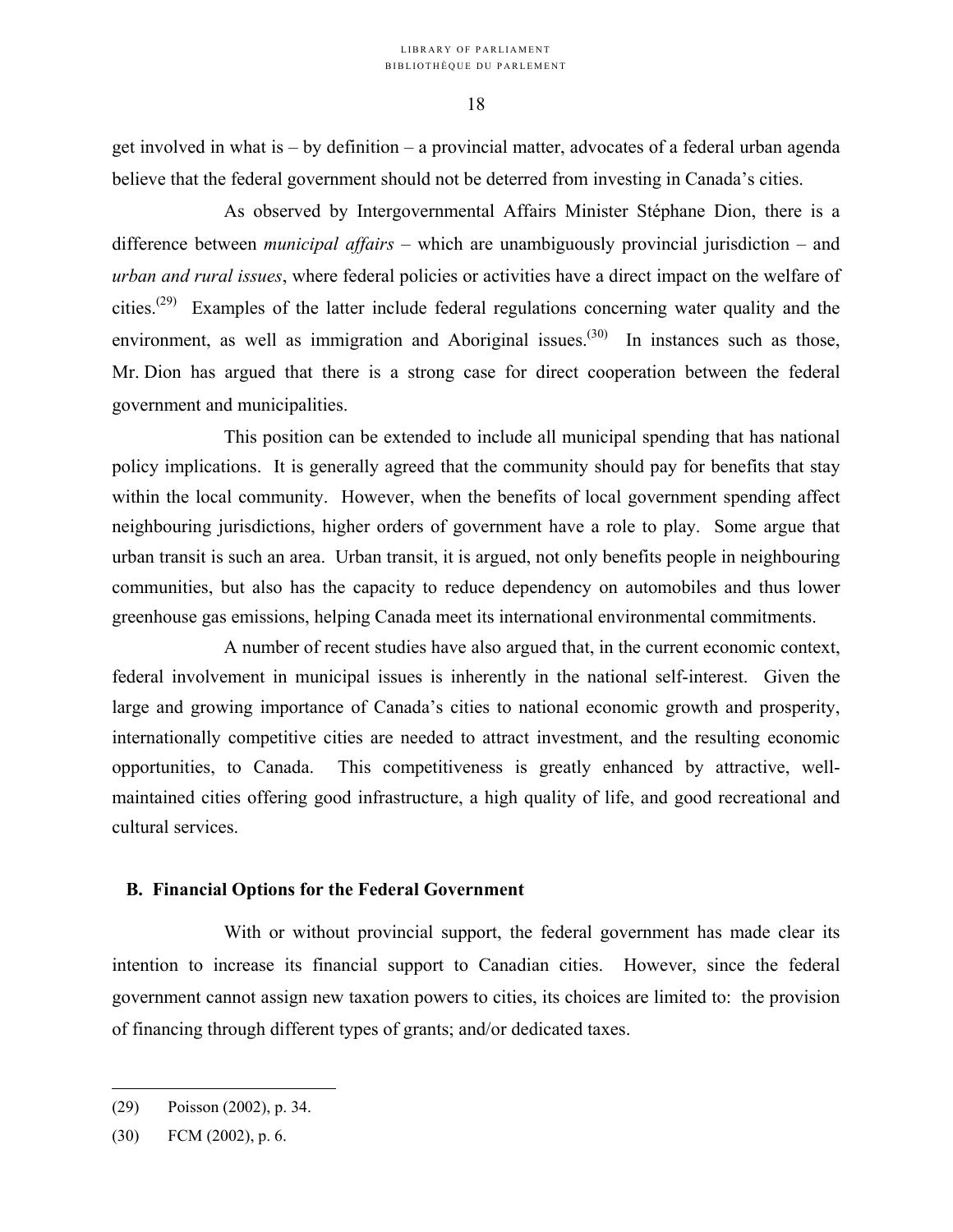Even within this range of options, however, the federal government has many choices. In particular, grants, or cash transfers, come in a variety of forms, depending on the public policy objective of the transfer. Grants can be conditional or unconditional; they can be paid directly to municipalities or at arm's length through a third party; and they can be made independently, or incorporate elements of cost-sharing with municipal governments and/or the provinces. Combinations of many of these options are also possible.

As funding mechanisms, both transfers and dedicated taxes offer benefits and drawbacks for the federal government and for municipalities. In the case of federal grants, these merits and shortcomings vary somewhat according to the type of transfer used. As a result, the appropriate mechanism used by the federal government in increasing financial support to municipalities may vary, depending on the specific public policy objective.

### **1. Federal Transfers to Municipalities**

Before examining specific types of federal transfers, it is useful to look first at the merits and drawbacks to federal grants in general. Federal grants are an effective way to deliver funds to municipalities. Cash transfers can provide immediate, fixed and predictable funding for the duration of the program or initiative. Apart from arbitrary changes to the grant program, transfers are stable from year to year and can easily be increased if necessary. From the perspective of the federal government, grants are also easy to implement and to administer.

However, many advocates of a new deal for municipalities are reluctant to support the provision of grants. Among their concerns is that federal transfers are not a reliable source of funds. Part of the reason municipal governments currently have insufficient revenues is because of past unilateral cuts in transfers from the federal and provincial governments. Cities are seeking reliable, long-term funding; short of a binding multi-year commitment, federal and provincial grants are widely seen as not sufficiently predictable to form part of a long-term financial solution for municipalities.

Efficiency concerns form another criticism of grants. Relying on outside funds to finance municipal expenditures reduces the incentive to deliver services in an efficient, costeffective manner. Cities, it is argued, are more likely to be disciplined in their spending if they bear the political and economic costs of their decisions.<sup> $(31)$ </sup> They would also be more likely to explore alternative funding sources such as public-private partnerships.<sup> $(32)$  $(32)$ </sup>

<span id="page-22-0"></span><sup>(31)</sup> Burleton (2002), p. 22.

<span id="page-22-1"></span><sup>(32)</sup> Poisson (2002), p. 33.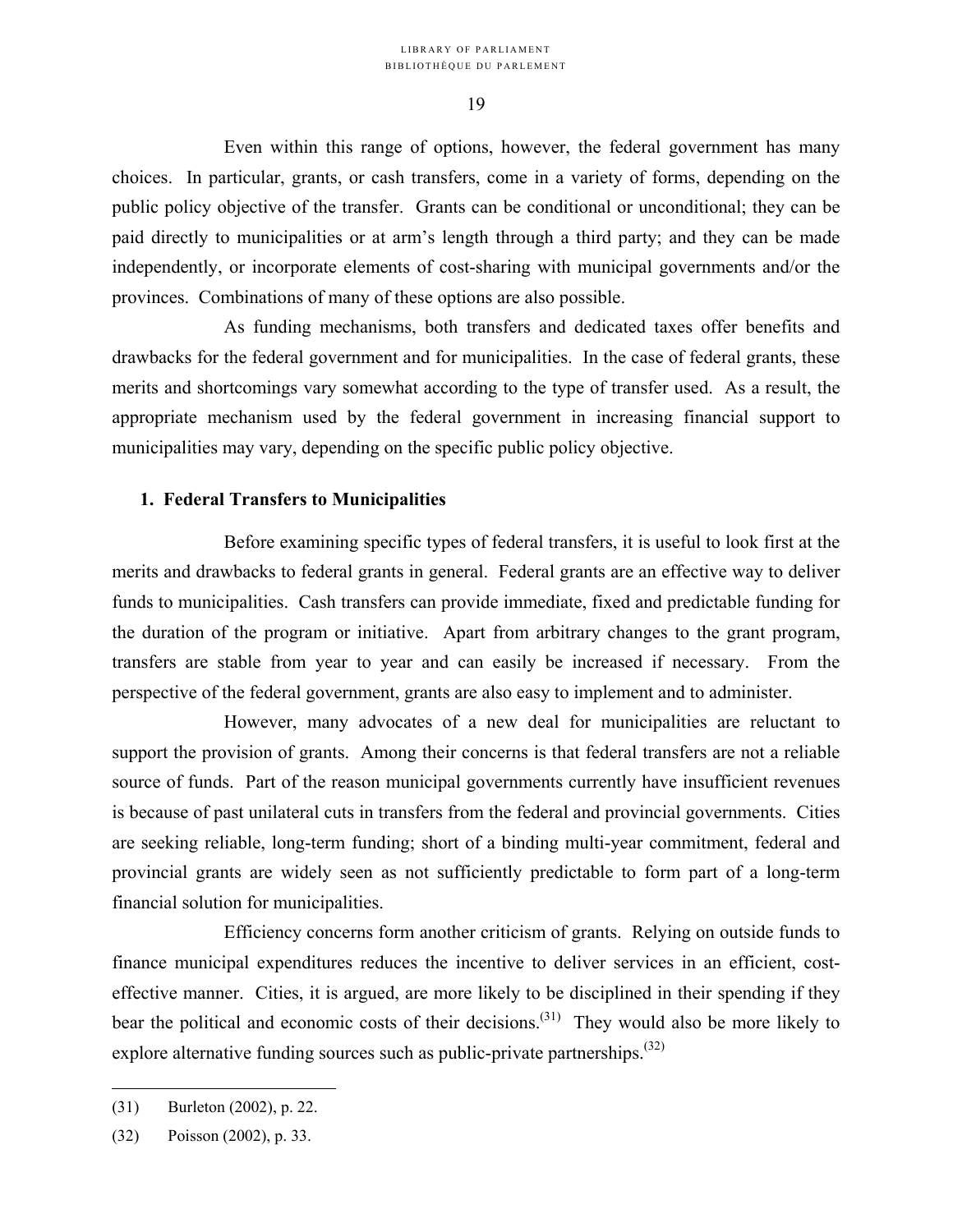#### LIBRARY OF PARLIAMENT BIBLIOTHÈQUE DU PARLEMENT

20

Related to the efficiency criticism is the perceived lack of accountability under any grant scheme. Municipal governments spend revenues raised by the federal (or provincial) governments. This makes it difficult to determine if funding levels are sufficient or if the money is being spent appropriately and efficiently.

### **a. Conditional versus Unconditional Grants**

Federal transfers to municipalities can be either unconditional or tied to municipal spending in designated areas. Among the advantages of unconditional, or "block," grants is the freedom they allow cities to determine their own areas of priority spending. Since infrastructure and service needs vary across the country, municipalities are better able to address local issues and make strategic investments according to local need. This is especially pertinent given the backlog in infrastructure maintenance and investment in Canada's cities. In addition, a stable, block-funding commitment would give municipalities the latitude to focus on long-term community needs rather than on short-term projects required under conditional grant programs.

However, there are a number of disadvantages to block funding as well. Block transfers cannot be tracked, and thus cities cannot be held accountable for how funds are spent. Federal visibility is also negligible. Critics of block grants maintain that, in the past, municipalities have over-politicized the decision-making process, resulting in the construction of infrastructure of relatively low strategic importance. Critics also argue that previous block grants have been too broad and shallow to be as effective as funds explicitly targeted for certain types of spending.

The most significant improvement that conditional transfers offer over block grants is that some measure of control is restored. Cities must make expenditures in designated areas in order to qualify for the grant. This way, the federal government is able to provide muchneeded financial assistance to cities while at the same time working to achieve broader public policy goals. The visibility of the federal contribution is also improved and the risk of local politicization of spending is minimized.

A disadvantage of conditional transfers is that municipalities lose the freedom to focus on long-term community needs and long-term strategic investments. Grants for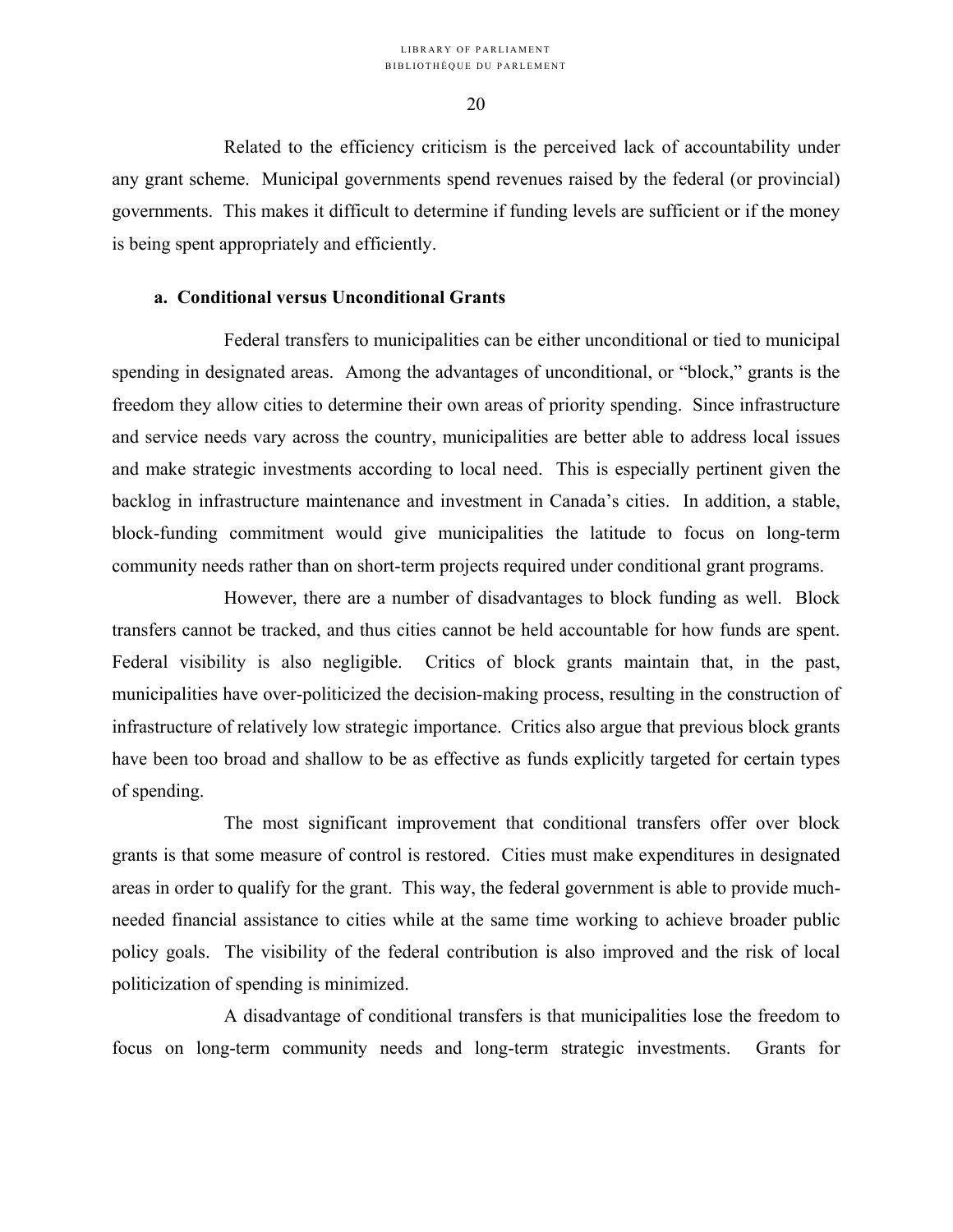infrastructure programs also put municipalities in the position of making specific economic decisions based on only a fraction of the actual program costs.<sup>([33\)](#page-24-0)</sup>

# **b. Direct versus Third-party Spending**

The differences between direct and third-party spending revolve around the way in which federal grants – be they conditional or unconditional – are distributed. Channelling federal grants through a foundation or non-profit organization offers several advantages over their more conventional, direct delivery. First and perhaps foremost, having a third party make the final decisions on which projects qualify for funding reduces the possibility of political influence affecting the final decision. Instead, decisions would be made based on community need and economic and social merit.

On the other hand, direct transfers are advantageous for the federal government, particularly in the case of conditional grant programs, because the government retains some control over expenditures and can monitor spending to ensure that the program is functioning according to design.

# **c. Unilateral versus Cost-shared Programs**

The final choice in the type of grant programs available to the federal government is whether grants should be unilateral or be contingent upon some degree of matching funds from the provincial governments and/or the municipalities themselves.

The advantages to a cost-shared program are considerable. Since financial responsibility for grants is shared with other orders of government, the financial burden on the federal government is less. At the same time, cost-shared programs could be considered less intrusive by the provincial governments. Provinces are free to choose whether or not the costshared initiative proceeds by way of their decision on whether or not to supply matching funding. In addition, depending on the nature of the initiative, cost-shared programs can better accommodate differing local needs across the country. More local input can help target federal funds to areas in which they are needed.

However, there are a number of drawbacks to cost-shared programs as well. These initiatives require provincial cooperation in order to be effective. Failing broad federal-

<span id="page-24-0"></span><sup>(33)</sup> Poisson (2002), p. 33.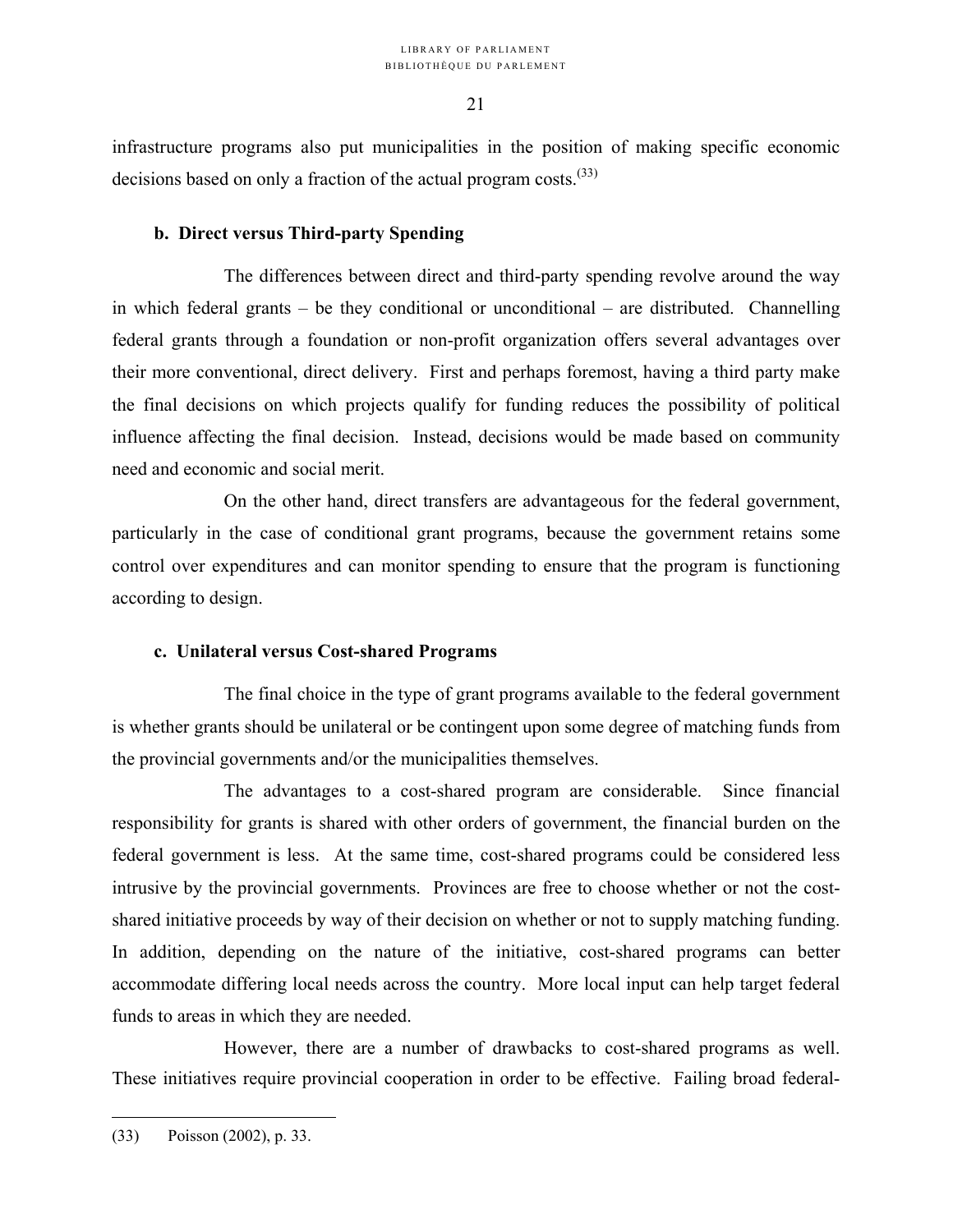provincial consensus on the type of cost-shared grants to be implemented, the provinces may view such a proposal as unwelcome encroachment into their jurisdiction.

Another drawback to cost-shared programs is that there is less federal control over how funds are spent. Since municipalities are provincial creations, provinces ultimately decide how money is spent. Critics maintain that historically, some provincial governments have appropriated federal funds for their own purposes.<sup> $(34)$ </sup> As well, cost-shared programs tend to support a large number of small projects, but the means to support large-scale strategic investments are lacking.<sup>(35)</sup>

Finally, cost-shared programs can exacerbate the difference between rich and poor provinces. In some cases, provinces may not be able to afford matching funds and, as a result, cities in those provinces forego the federal contribution. Cities in wealthier provinces, however, are still able to benefit.

# **2. Dedicated Taxes**

An alternative to increasing transfer payments would be to dedicate an ongoing source of federal revenue to local governments. Under a dedicated tax arrangement, the federal government would commit to transferring a fixed percentage of revenues from a particular tax source (or sources) to municipalities. For example, it is frequently recommended that the federal government earmark several cents per litre of the national fuel tax to be transferred directly to municipalities.

Although the federal government has resisted dedicated taxes in the past, several provinces already engage in this practice. As noted earlier, Alberta, British Columbia, Quebec, Nova Scotia and Manitoba either transfer part of certain taxes to their cities or permit their cities to levy a tax on property sales. Dedicated taxes can be unconditional or earmarked for a specific area of expenditure.

In essence, dedicated taxes do not differ significantly from direct transfer payments. Both result in a transfer of cash from the federal government to the municipalities. Both are relatively easy to implement and administer, and both effectively deliver funds to their targets.

The one major – and important – difference is that in the case of the tax transfer, its value is tied to the strength of a particular tax base. The value of the tax transfer to

<span id="page-25-1"></span><span id="page-25-0"></span><sup>(34)</sup> FCM (2002), p. 8.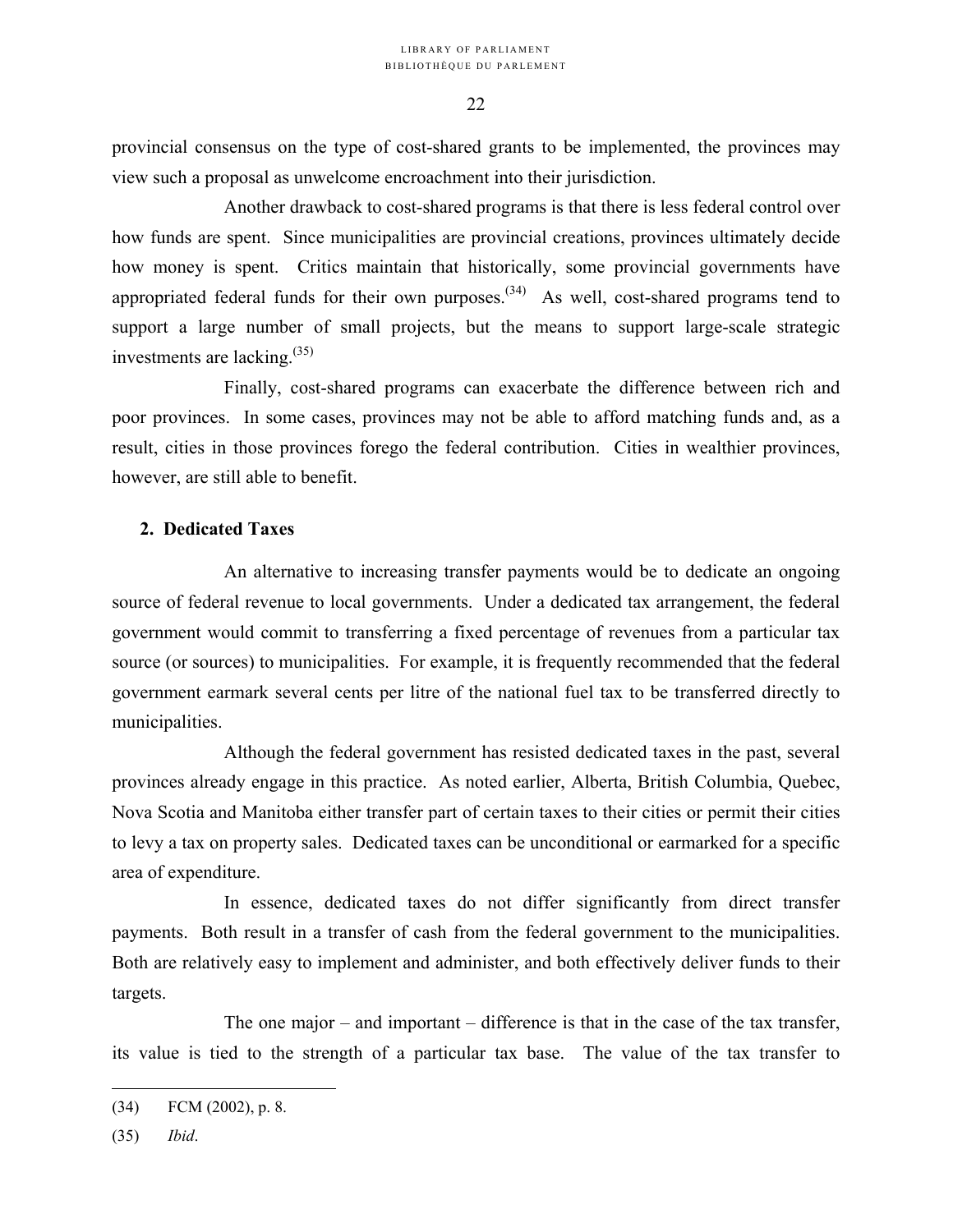municipalities is more variable than the block transfer because tax revenues fluctuate depending on a number of factors, including economic strength. This is an advantage for the federal government because it introduces an affordability component into the transfer. When revenues decrease, federal payment obligations automatically fall as well.

Because the value of tax points rises over time, dedicated tax transfers provide municipalities with access to a growing revenue source. Municipalities and their advocates also prefer dedicated taxes over grants because the former appear to represent a firmer commitment on the part of the federal government.

Because of the similarities between transfer payments and dedicated taxes, the two funding options share many of the same disadvantages. In terms of the reliability of dedicated taxes, the impression that they represent a firmer funding commitment is dubious. Rules regarding dedicated taxes can be altered as easily as any other funding arrangement.<sup>(36)</sup>

Critics also maintain that dedicated taxes are inefficient in the same way as grants: cities do not have an incentive to provide services in a cost-effective manner. In addition, dedicated taxes do not address the accountability concerns of grants. It remains the case that the federal government generates revenue which is then spent by local authorities.

# **CONCLUSION**

1

Cities are vital to Canada's economic prosperity. Not surprisingly, then, the current financial challenges facing municipalities are garnering increased attention across the country. Several studies have been published recently, outlining the case for renewed federal investment in Canada's major urban centres.

 Canadian municipalities have struggled in recent years. The federal and provincial governments transferred new responsibilities to municipal governments during the 1990s, while at the same time decreasing their financial assistance to cities. This trend was exacerbated by other factors as well, including: rising costs associated with rapid population growth and dispersal to suburban areas; a weak property tax base throughout the 1990s; and a growing backlog of deferred infrastructure maintenance and repair.

<span id="page-26-0"></span><sup>(36)</sup> For example, as mentioned earlier in this paper, Edmonton and Calgary receive 5 cents per litre of the Alberta provincial fuel tax. In its 2002-2003 budget, however, the provincial government without warning reduced the tax transfer to 1.2 cents per litre. The cut will be made in March 2003.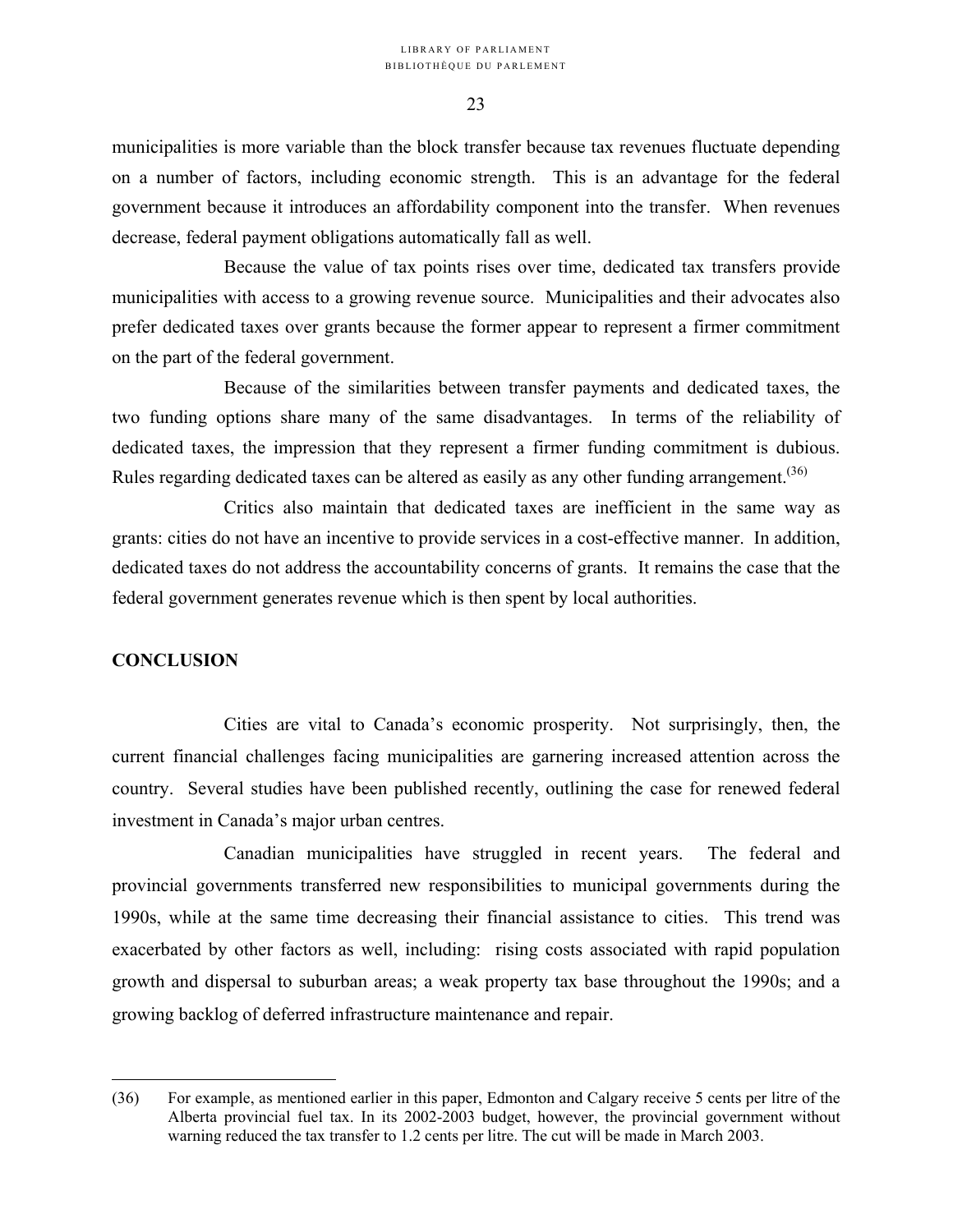Strategic investment in urban areas has become a cornerstone of the federal government's policy agenda. However, primary responsibility for municipal welfare lies with the provincial governments. As a result, although the federal government is in a position to provide financial assistance to municipalities, any such initiative should be sensitive to jurisdictional issues. A coordinated approach involving all three orders of government improves the prospects of a new urban strategy and allows for the needs of municipalities to be addressed in the most effective and efficient manner possible.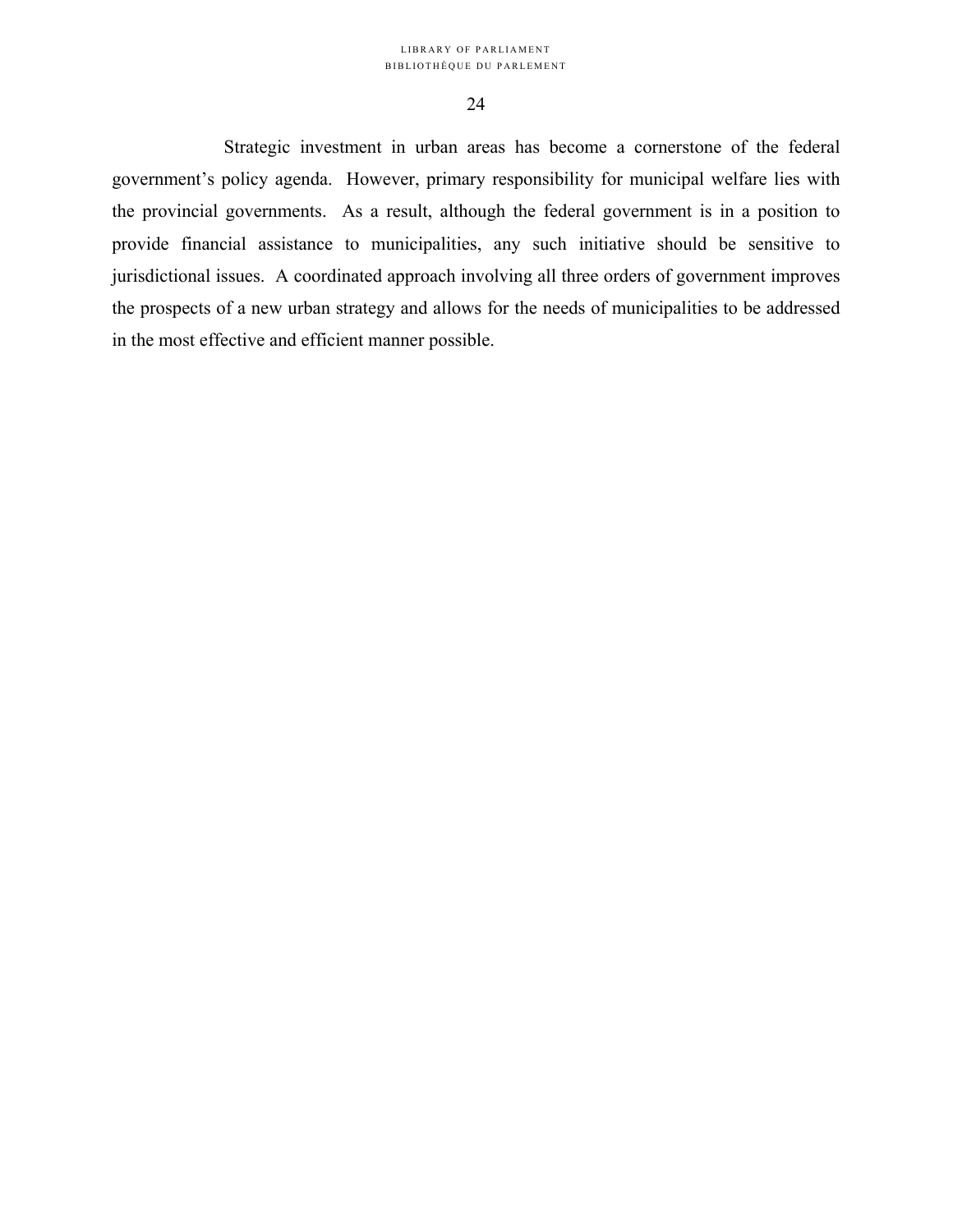### **REFERENCES**

- *Alberta Future Summit: Joint Submission of the City of Calgary and the City of Edmonton*. Nichols Applied Management: Management and Economic Consultants. Edmonton, Alberta, January 2002.
- Berdahl, L. *Building the New West: The Role of the Federal Government*. Canada West Foundation. Presentation to the House of Commons Standing Committee on Finance, 2002 Pre-Budget Consultations. Ottawa, 23 May 2002.
- Bradford, N. *Why Cities Matter: Policy Research Perspectives for Canada*. Canadian Policy Research Network discussion paper, no. F-23. Ottawa, June 2002.
- Burleton, D. *A Choice Between Investing in Canada's Cities or Disinvesting in Canada's Future.* TD Economics Special Report. TD Bank Financial Group. Toronto, April 2002. Available at: [http://www.td.com/economics/standard/exec/cities\\_es.pdf](http://www.td.com/economics/standard/exec/cities_es.pdf)
- City of Toronto. "Comparison of Powers and Revenue Sources of Selected Cities." In *Canada's Cities: Unleash our Potential*. June 2000, updated October 2001.
- Drummond, D., D. Burleton, G. Manning and K. Richardson. *The Greater Toronto Area (GTA): Canada's Primary Economic Locomotive in Need of Repairs.* TD Economics Special Report. TD Bank Financial Group. Toronto, May 2002. Available at: , http://www.td.com/economics/special/gta0502.pdf.
- Federation of Canadian Municipalities. *A New Deal for Cities: On the Road to Fiscal Sustainability*. Draft Report. 2002.
- House of Commons. Standing Committee on Transport. *A National Highway Renewal Strategy.*  Sixth Report of the Standing Committee. February 1997.
- Kitchen, H. *Provincial-Municipal Fiscal Trends: An Interprovincial and Intertemporal Comparison.* Presentation at Union of British Columbia Municipalities (UBCM) Convention. Vancouver, September 1999.
- Kitchen, H. "Canadian Municipalities: Fiscal Trends and Sustainability." *Canadian Tax Journal*, vol. 50, no. 1, 2002.
- Lidstone, D. *A Comparison of New and Proposed Municipal Acts of the Provinces: Revenues, Financial Powers and Resources*. Prepared for the 2001 Annual Conference of the Federation of Canadian Municipalities. Banff, Alberta, May 2001.
- Martin, P. Speech to members of the Federation of Canadian Municipalities. Hamilton, Ontario, 31 May 2002.